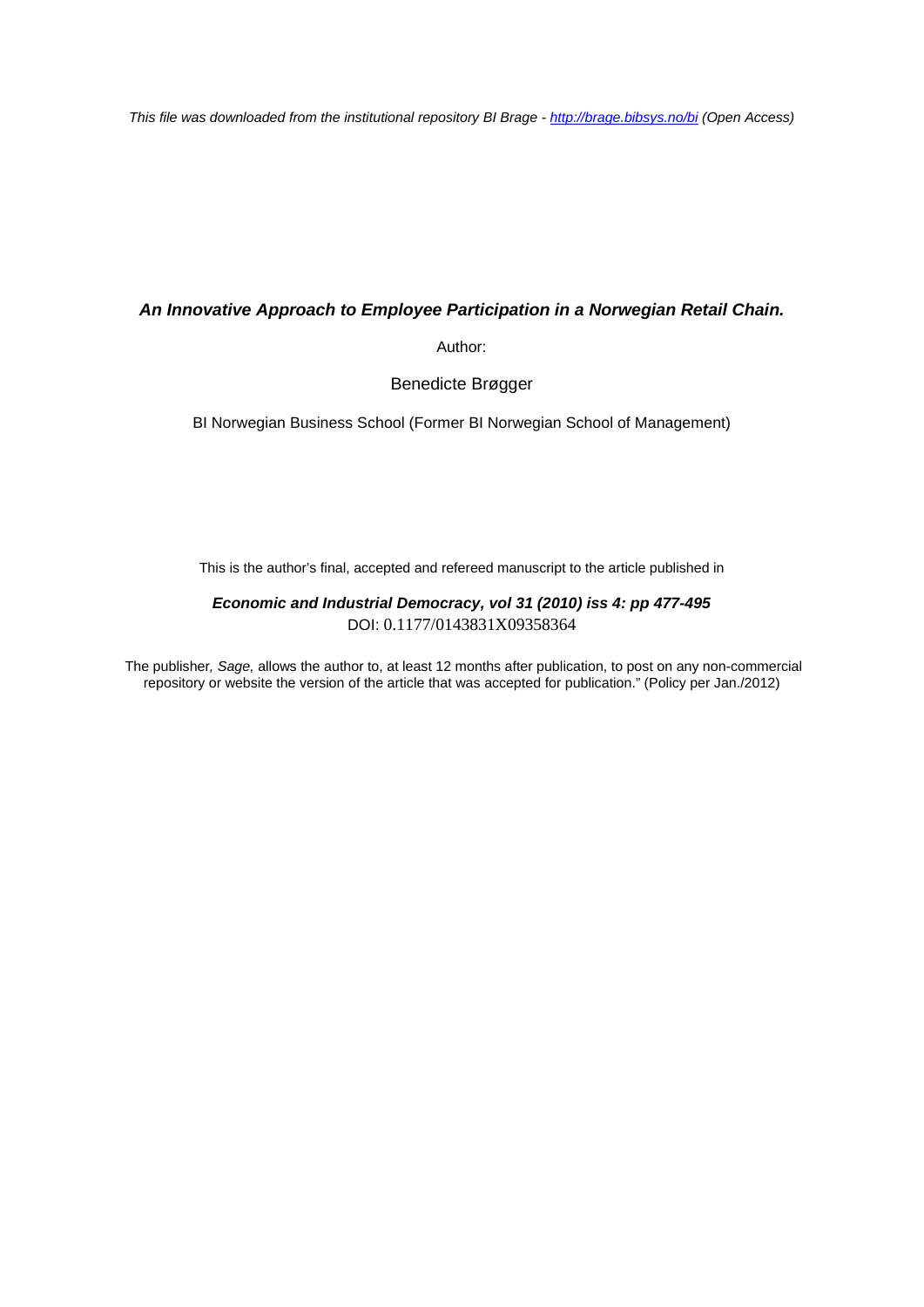# **AN INNOVATIVE APPROACH TO EMPLOYEE PARTICIPATION IN A NORWEGIAN RETAIL CHAIN**

By Benedicte Brøgger Postdoctoral fellow Norwegian School of Management Department of innovation and economic organisation Nydalsveien 37 0484 Oslo benedicte.brogger@bi.no +47 464 10 245

## **Abstract**

The paper discusses practical experiences with establishing conditions for employee participation in retailing. Social dialogue and human resource management perspectives frame the discussion. These are two different systems for organizing relations between employers and employees. Companies that do not have either are called 'bleak houses'. There are many 'bleak houses' in retailing and work conditions leave much to be desired. This increases transaction costs and have adverse effects on work climate and productivity. An innovative approach to employee participation was tried out through a series of R&D-projects in a Norwegian retail chain. The research strategy was based on a participatory approach called 'democratic dialogue.

Keywords: Social dialogue, human resource management, private sector, industrial relations, economic democracy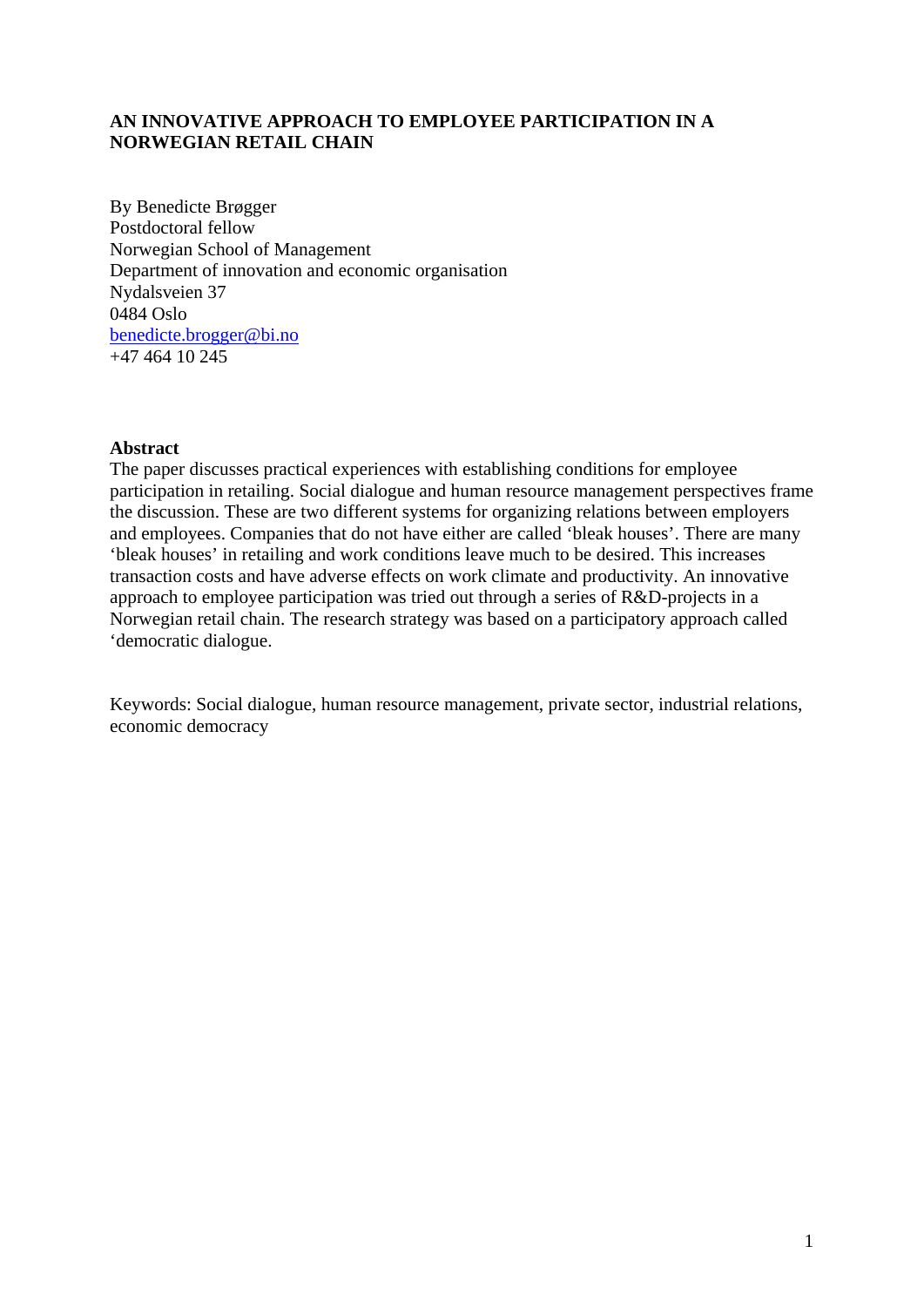## **AN INNOVATIVE APPROACH TO EMPLOYEE PARTICIPATION IN A NORWEGIAN RETAIL CHAIN**

The critical issue in this paper is how to broaden and deepen employee participation in situations where participation is limited and ad hoc. Conditions for employee participation differ between enterprises. A recent study demonstrates how structural influences like technology, product markets and institutional regulations interact to generate particular conditions for co-operation. Attention to structural influences is not enough, because even under favorable conditions does it take a lot of effort for managers and workers to establish substantial co-operation, Hence action is also needed (Belánger and Edwards 2007). Structure and action are critical conditions for co-operations, but in this paper another important condition is explored, namely institutional support in the form of concrete bodies, procedures and arenas to make employee participation part of legitimate, everyday organizational routines.

The discussion is based on ethnographic material from a number of R&D-projects in one of the largest retail chains in Norway, here called the Technical Supplies Partner (TSP) chain, hence the discussion concerns the situation in retailing. The projects lasted from 1999-2007. The attempts to establish conditions for collaboration were based on the format of the national tradition for collaboration between the labor market parties, most notably a distinction between the distributive and developmental processes. The research strategy of the projects drew on the developmental tradition, in the form of a Nordic participative tradition known as democratic dialogue. The paper discusses the strengths and weaknesses of this approach compared with two other possibilities – social dialogue and human resource management (HRM) systems. At the time of the projects, neither of these systems were realistic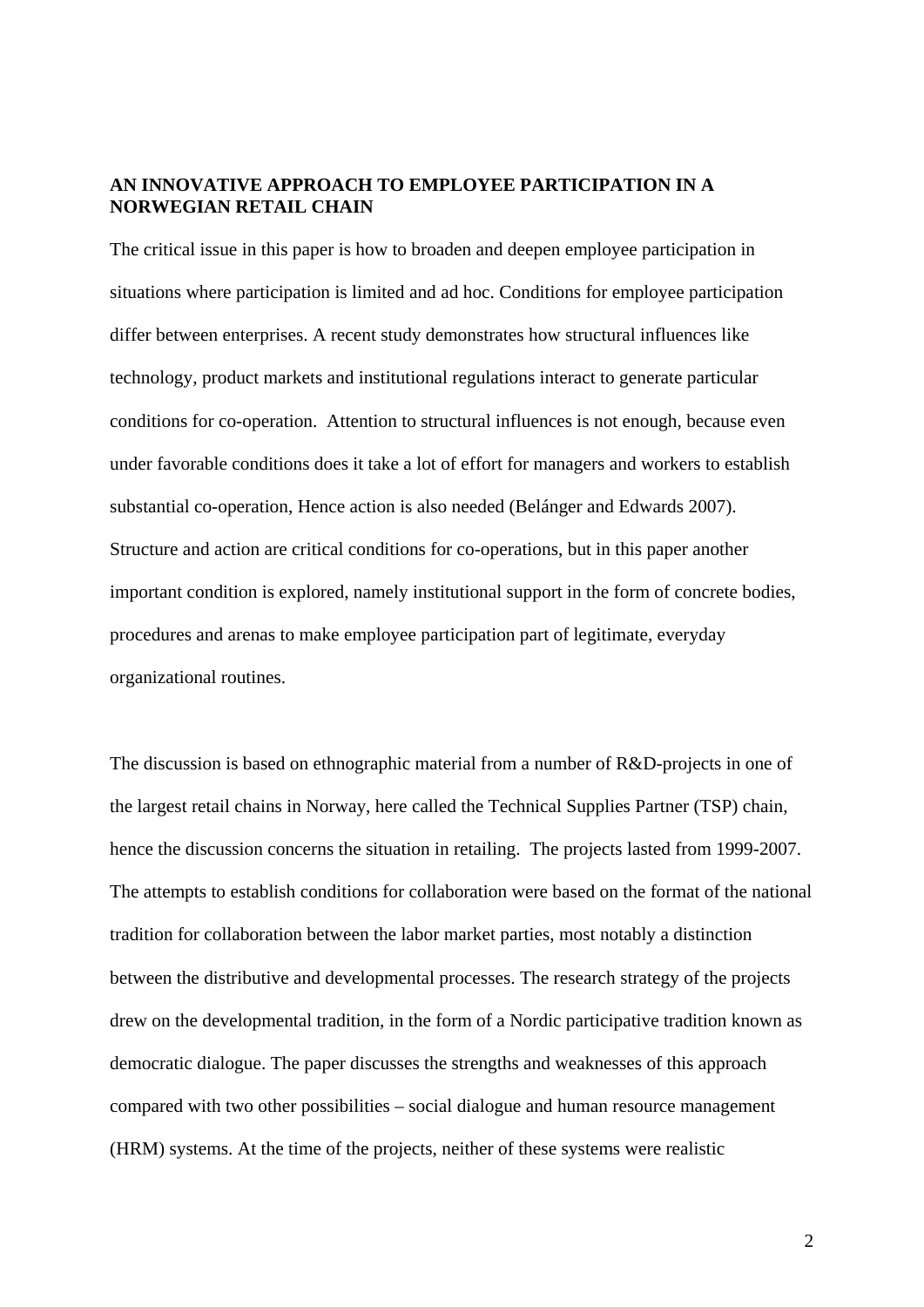alternatives, and even the democratic dialogue approach was to balance on the margins of the possible. The democratic dialogue approach allows for practical experiences with collaboration, which makes it possible to reflect on the conditions for collaboration locally. In the chain, this made the lack of employee participation clear, and when the problem was identified, solutions could be suggested and tried out. Collaboration and employee participation therefore represented an innovative approach to a number of problems in the chain. However, due to a lack of a durable and independent institutional support system, effects were short term and ad hoc, and did only to a limited extent contribute to change the rules of the game in a more participatory direction.

The following section of the paper discusses employee participation in more detail. In the three next sections, literatures on social dialogue, human resource management, and their interrelations are explored for findings on employee participation. This is followed by a presentation of the research strategy, the background for the project and a brief presentation of the retail chain, the Technical Supplies Partner (TSP). The discussion of the empirical material centers on critical events of particular relevance for the question of institutionalized support for employee participation in retailing, which is also the topic in the final and concluding section.

## **Employee participation**

Employee participation refers to processes whereby employees influence not only the way they execute their allotted tasks, but the conditions for their work more generally. Employee participation is connected with economic democracy, and how the conflicting interests of labor and capital are reconciliated. The term economic democracy has been used in many senses, depending on political and historical context (Frege 2005). I use the term economic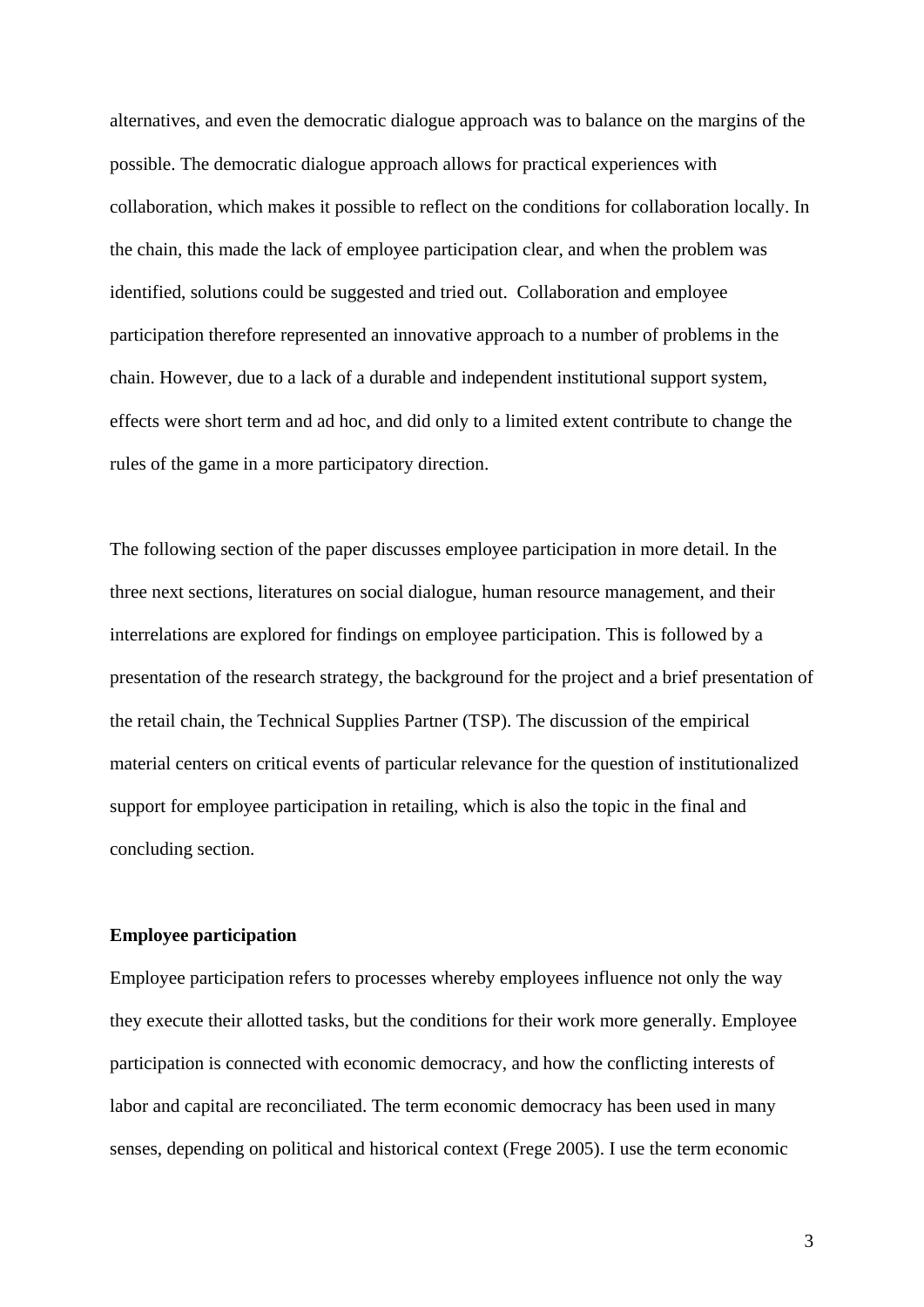democracy rather than industrial democracy to avoid the connotations to manufacture of the latter term since the case here concerns retailing. Economic democracy broadly refers to arenas and procedures where the different interests of labor and capital are played out through systematic non-coerced, public deliberations between autonomous parties.

Economic democracy is acknowledged as one indicator of decent work, but is hard to define. One concrete suggestion is that economic democracy refers to employees' participation, which "can cover a wide field, ranging from representation on the governing boards and committees to playing an active role in the administration of training and human resource development programmes…[and on] occupational health and safety committees (Ghai 2003:134). What I am concerned with is democratic participation. This excludes the informal, everyday communication between managers and employees, as well as systems and routines that employees have not played a role in devising. For example, performance assessments at one level obviously involve the participation of an employee, but if only the management and or a HRM-function have been involved in designing the system, it is not a case of employee participation as it is understood here.

## **Bleak houses**

Studies of employee participation, although sharing the basic premise of democratization, emphasize different features of it. Even though employee participation is by most regarded as an end in itself, there have been numerous attempts to measure its effect as a means to reach different goals. All environments present possibilities for organizational choice. Some studies find that unleashing the potential for improvement by engaging those who know the actual work may contribute to health (Foley and Polanyi 2006), as well as to productivity and work environment (Gustavsen 2007; Tønnessen 2007), and a study indicate that national economic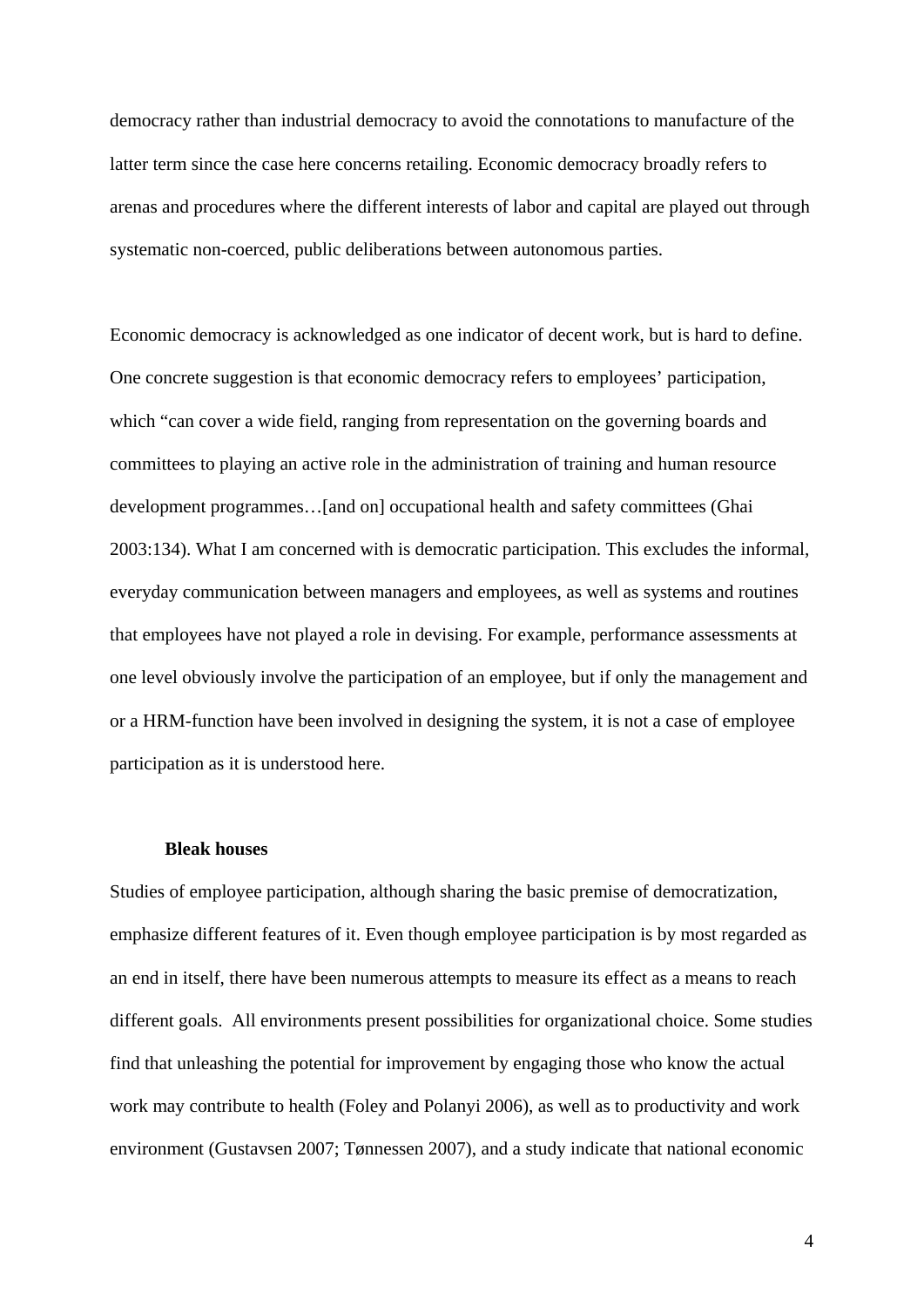growth contributes to decent work conditions for a broader range of people (Fields 2003). Other studies do not find direct connection between employee participation and different economic, social or moral ends, with one exception - there is a significant difference between enterprises that do have institutionalized some form of employee participation, and those who do not. The last type of enterprise scores lower on whatever scale the researchers have used to measure the difference (Hodson 2003, Rotschild and Ollilianen 1999).

The literature portrays a diversity of ways in which employee participation is organized, but some main aspects are identifiable: employees' financial participation (de Nijs and Poutsma 2006), cooperatives (Whyte 1991), team organization (Pruijt 2003), quality circles (Rotschild and Ollilianen 1999), different configurations of the worker-manager-union relations of everyday work (Hodson 2003); voluntary worker-employee agreements (Badigannavar and Kelly 2005), and participation through direct or representative channels (Regalia 1996). However, the two most encompassing forms of institutionalized employee participation may be grouped as belonging to one of two ideal types of configurations: social dialogue and human resource management (HRM). Comparisons between them support the both-ornothing findings from the employee participation literature.

An extensive, quantitative study of German multinational subsidiaries in the United Kingdom finds that the best results, both in terms of productivity and decent work, are had in companies that have "comprehensive direct employee involvement systems in partnership with the representative channels of labour" (Tüselman et al. 2007:163). The poorest results are reported from enterprises that have neither. These are commonly referred to as 'bleak houses' (Sisson 1993: 207). The basis for Sisson's discussion is findings from a series of extensive surveys on employee relations in the United Kingdom. In a study of SMEs, the term 'bleak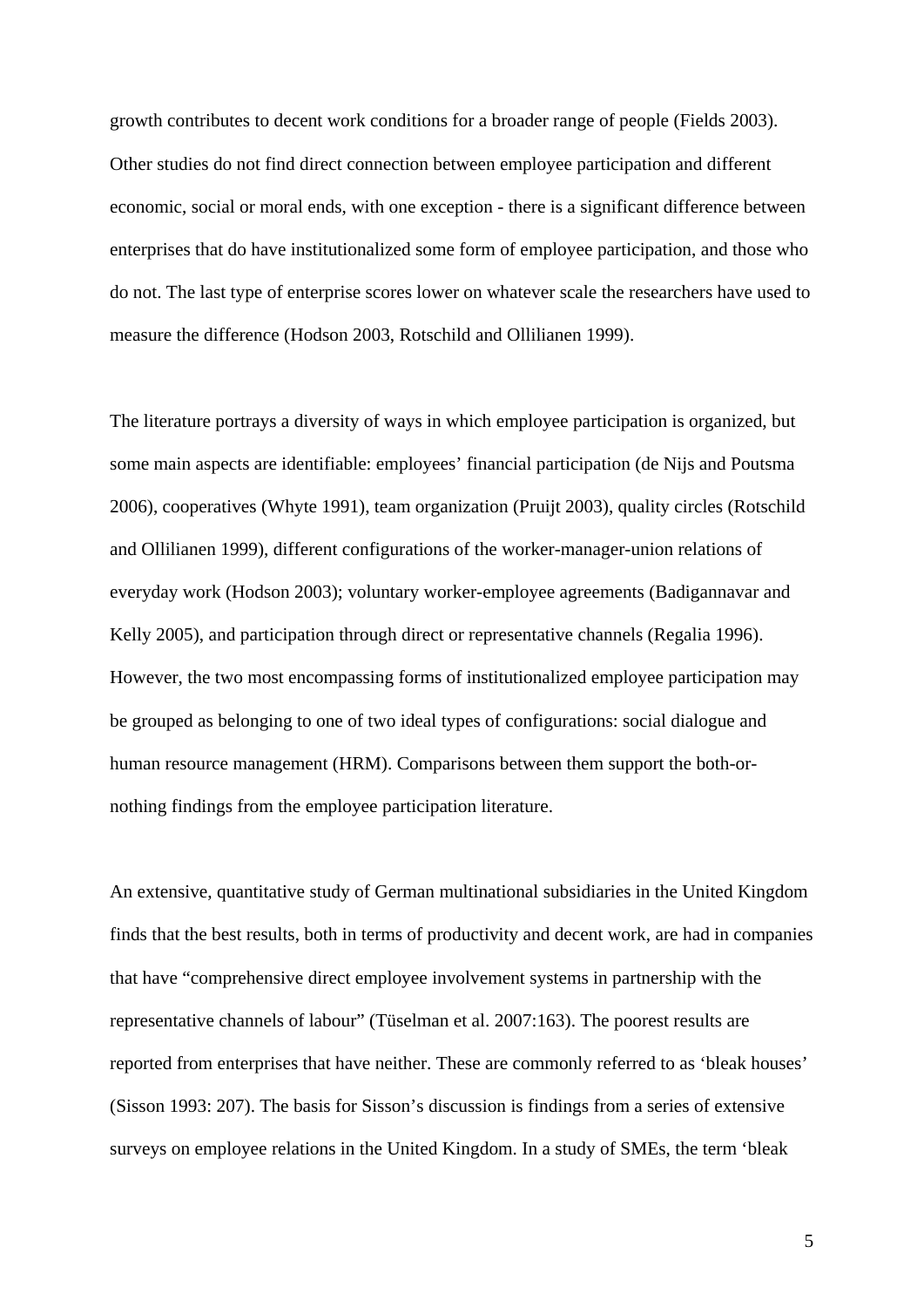house scenario' is used to characterize "negative human resources", with hidden conflict, instability and authoritarianism (Wilkinson 2003:207). Despite the differences in perspectives, the sources indicate that it is not so much a question of either employee participation or something else, because there does not seem to be much else. Again, it seems that it not as much a question of either social dialogue or HRM, as a question of both or nothing.

### **The promise of social dialogue**

Social dialogue builds on industrial relations as they are configured in different countries. There are a number of differences between social dialogue and industrial relations. One key difference is that social dialogue allows space also for other conflicts of interests than labor and capital to be played out, for example between citizens and aliens, minorities in a majority situation and so on. Hence, the room for unions may be smaller within a social dialogue regime than under industrial relations. Another key difference is that industrial relations are much better developed at the enterprise level than social dialogue, which so far seems to have had most impact at the national level. In spite of the differences, employee participation is a basic premise in both, and for the purpose of the discussion in this paper, it is not necessary to distinguish between them any further.

In the broadest sense, social dialogue refers to all types of structured communication on economic and social issues between employers, employees and government (ILO 2007). Apart from these general characteristics, social dialogue is best described as national configurations of workable solutions to a number of economic and labor market dilemmas. Social dialogue may refer to as diverse practices as the policy of "social concertation" of Italy (Negrelli and Pulignano 2007), the legally backed bipartite works councils in German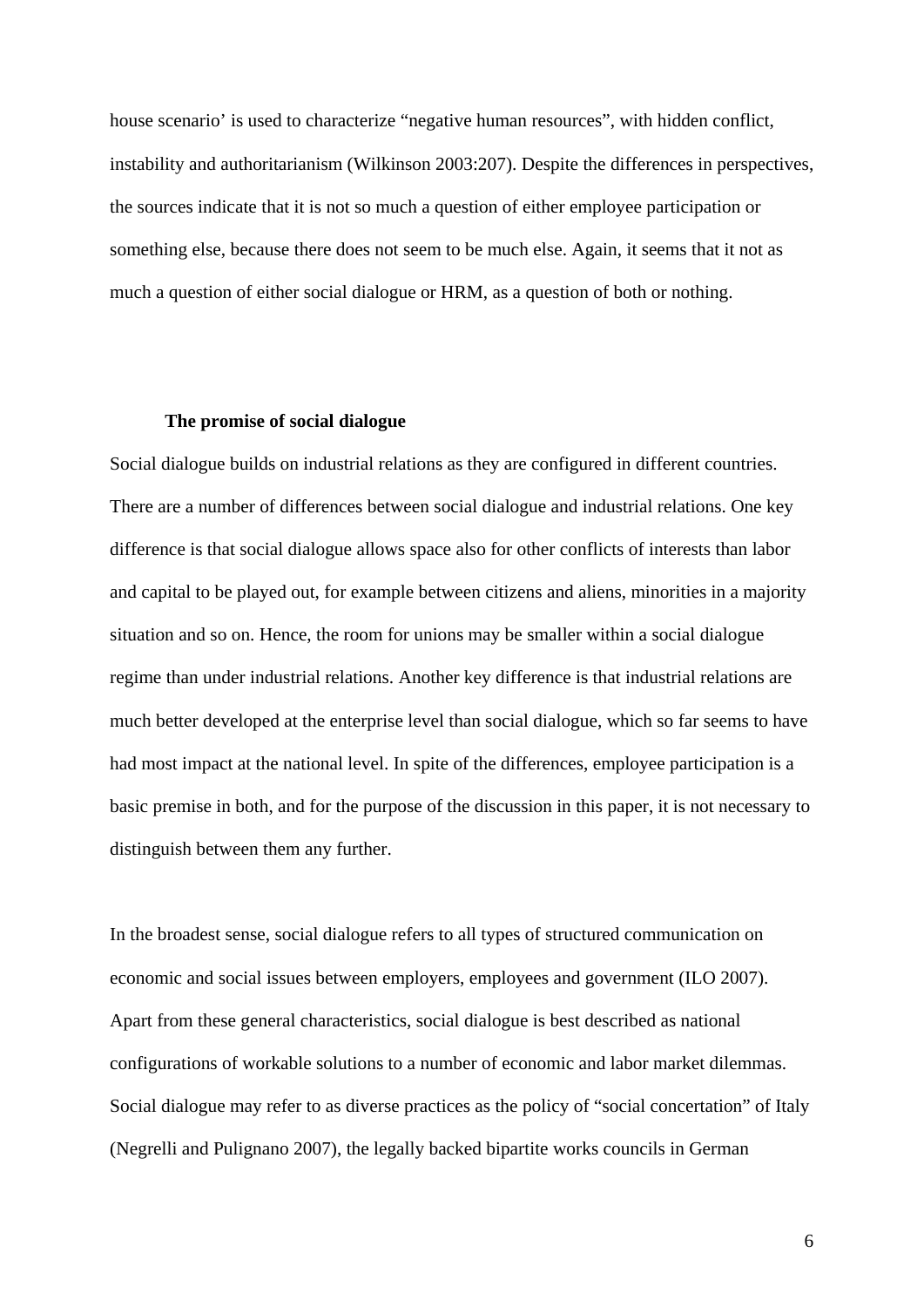companies (Tüselman et al. 2007), part of the laissez-faire regimes in the UK and the USA (Burkhill 2008; Hyman 1997), the work to establish it in developing countries (Egorov V. and Salomon R. 2003; Hilsen and Brøgger 2005), and the collaborative traditions of the Nordic countries (Alsos and Eldring 2008; Andersen et al 2007). In some countries, other civil society associations have been included as partners, either from the beginning or by extending what was originally a tripartite relation, but generally social dialogue is based on existing patterns of industrial relations (Ishikawa 2003). The complexity of the field makes it hard to pin-point exactly what social dialogue is. It appears more as a broad and inclusive sociopolitical movement that proceeds in terms of careful and step-by-step experiments, than a stable, predictable, institutionalized set-up. The complexity indicates genuine dialogue, defined as uncoerced communication aiming to bring forth understanding, not final answers whose validity is determined by the participants' positions of power (Freire 1970).

Definitions of social dialogue commonly include a wide range of exchanges between the parties, like bargaining, negotiation, conflict resolution, agreements, pacts and sharing of viewpoints. Centralized or collective agreements and the laws have a binding and regulating force that serve to make the labor market less exploitative, and social dialogue contributes to this. But this is not its whole promise. It may also refer to the process itself, of establishing social conditions through exploring common ground and the exchange of viewpoints. Social dialogue may also aid in reflections on the form of the bargaining processes and the quality of the relations. This meta-level of the dialogue cannot be thematized in the actual process of bargaining, but it is a critical factor when it comes to establishment of conditions for employee participation.

#### **The Norwegian tradition for collaboration**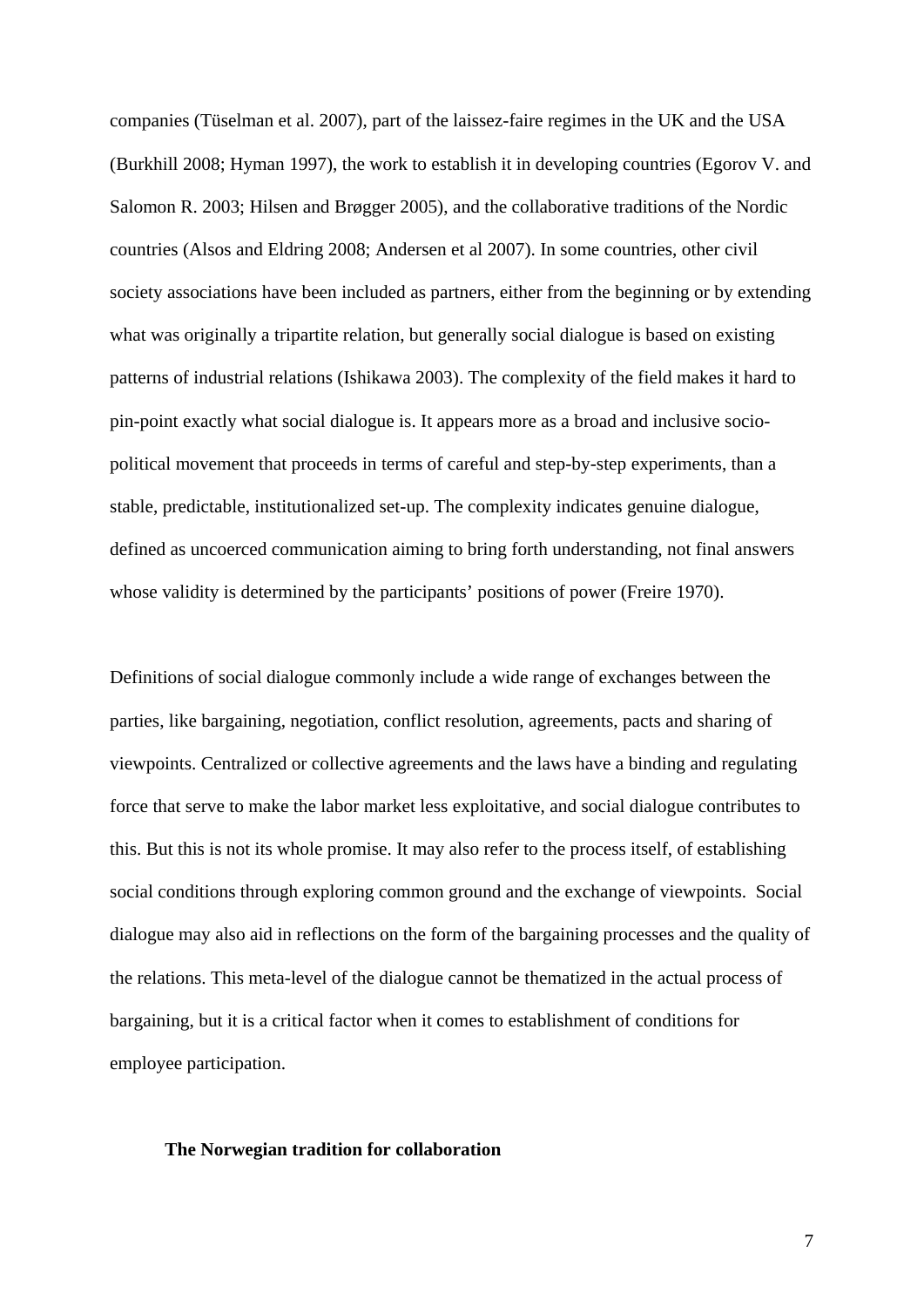In Norway, employee participation is partly inscribed in the legal system, and is partly part of worl-life traditions. The background for this situation is as follows: The main agreement between the social partners dates back to a key agreement from 1907, and found its present day form in 1935, when the first main tariff agreement between the main employers' association (Norges Arbeidsgiverforening) and the main union (Landsorganisasjonen) was concluded (Rolijordet 2006). These agreements are referred to as "the constitution of work life" (Bull 2005:21). This "constitution" is renegotiated every four years, and except for some main additions, its main structure still holds. One of these additions concerns the developmental part of the process, which is distinct from the distributive part, where the gains (or losses) of the economic process is negotiated. This addition known as "the Main Agreement Part B" was agreed in 1966. By it the social partners sought to extend the scope of the agreements beyond bargaining. A bipartite national "Council for Collaboration" (Samarbeidsrådet LO-N.A.F.) was established to support the effort, and is still active. The council discusses terms of employment, but may not sign agreements. In 1977, with the Work Environment Act, the rights of employees to be informed and discuss issues and decisions that critically affect their workplace, was established with an unprecedented legal force. Again, the emphasis is on information and discussion the form and quality of the collaboration, as separate from negotiation over about distributive outcomes. In 1982, with the regular renegotiation of the Main Agreement, what came to be known as a Part C was included too. In part C a framework for employee participation in enterprise development is described in great detail. Another bipartite forum was established to support enterprise development projects based on employee participation (Hovedorganisasjonenes Fellestiltak). At the enterprise level the institutional support structure of employee participation consists of fora and procedures for bargaining and negotiations. In addition there exist separate fora and procedures for health and safety issues and enterprise development more generally. This structure is described and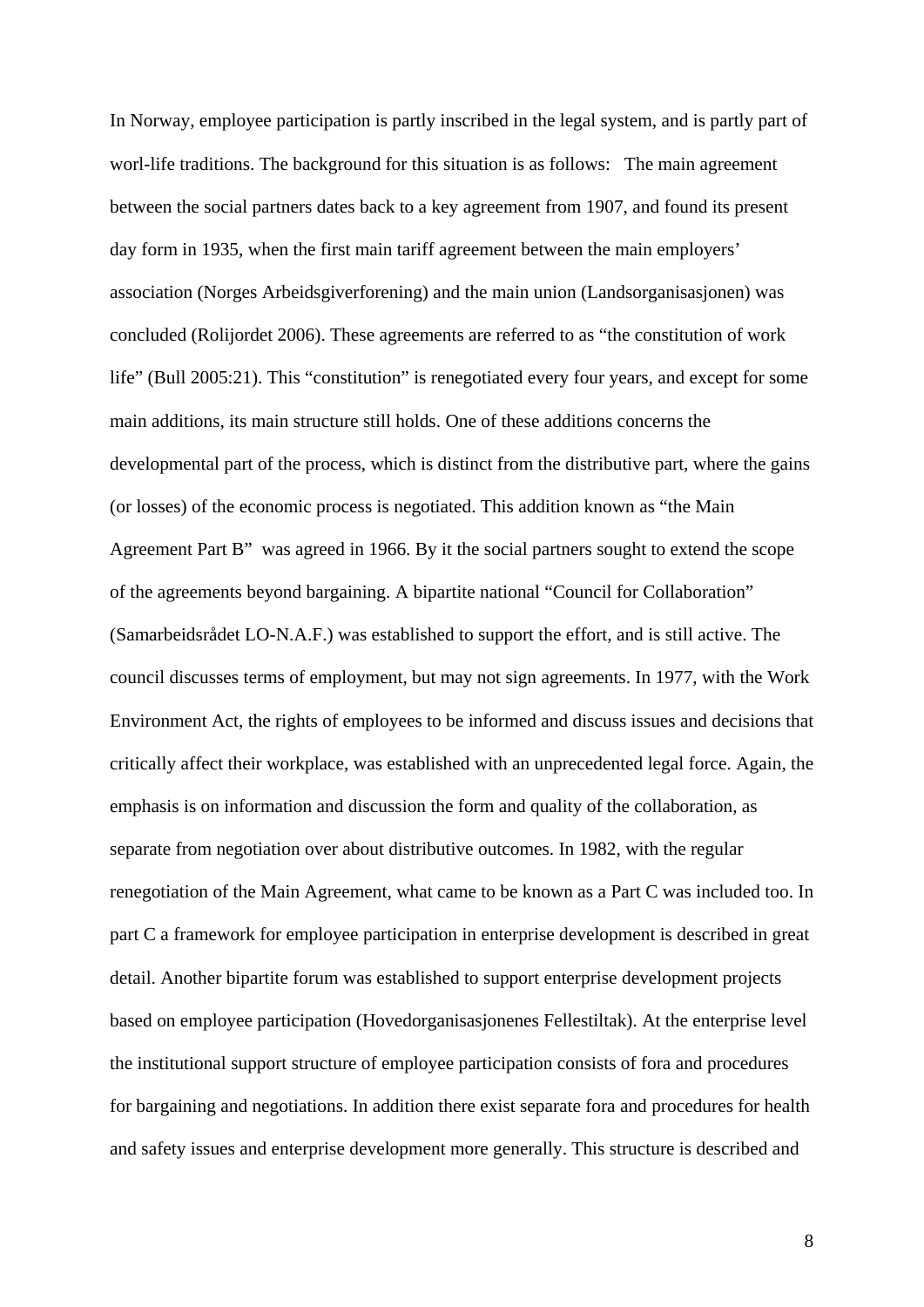supported by laws and by the main agreements. Interestingly enough, a recent study has that a majority of non-organized companies, including retail companies, also adhere to basic tenets of economic democracy as it has been developed and practiced over the years (Falkum, Hagen and Trygstad 2009).

#### **Human resource management**

The literature on human resource management is as vast as the literature on social dialogue although it has a different beginning and trajectory. It emerged in the USA in the 1920s with the human relations movement, and relates to all efforts to organize, monitor and manage the workforce (Clegg, Kornberger and Pitsis 2004). It was developed as an alternative to scientific management practices in which everything, including humans, was reduced to a factor of production (Rose 1978, 1988). Research from the human relations movement brought attention to the influence of social norms, informal relations, feed-back mechanisms, and a range of other less technical matters. However, it did not radically break with the management prerogative paradigm and was concerned with boosting worker productivity as much as was the scientific management school.

A number of other influences have also contributed to widen the scope of the human relations tradition, and possibly the tasks of a HRM-unit. These include Japanization, which refers to adoption of more collectivist and team-based work arrangement presumably Japanese in nature; the quality movement; post-Fordism, characterized by flexible specialization and deeper and earlier inclusion of customers in the production and globalization (Burkhill 2008; O'Toole, Lawler and Meisinger 2006; Sørhaug 1996, 2005).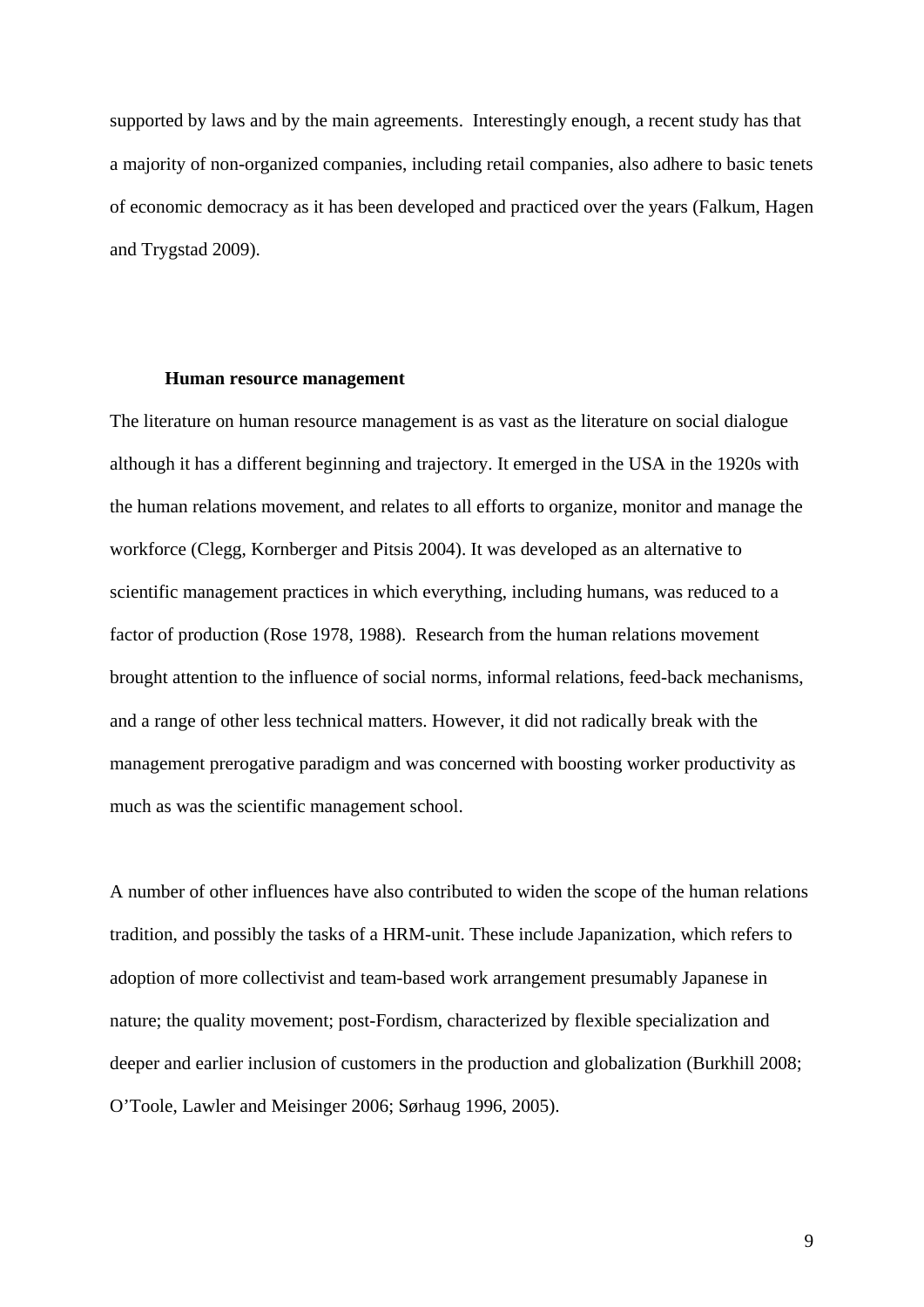In enterprises, the tenets and methods of human relations were developed along with the personnel function, which much later developed into the human resource management (HRM) unit as an organizational function. This unit deals with all issues related to people, recruiting, training, wages, conflicts, health and so on. This type of institutional set-up is vastly different from that of social dialogue, but for the development process in the TSP-chain, the fact that neither type was present was more critical.

### **Human resource management and social dialogue**

With globalization and the expansion of the tertiary economic sector, the legally clear distinction between the terms employee and employers, manager and worker has become blurred (Davidov 2006; Deakin 2006), and so the boundary between industrial relations and HRM is becoming blurred.

The question still remains however, of managerial privilege versus employees' fight for rights, and this is still the main dividing line between social dialogue and HRM.. There is still a difference between collective and individualistic patterns of employee relations, or between employee participation anchored in industrial relation versus employee involvement anchored in HRM-practices (Busck 2005). In the latter case the managers may choose to involve employees, in the former the employees have a legal or habitual right to participate, and only in this case can we speak of economic democracy. HRM may give "legitimacy to a resurgence of scientific management and more extensive exploitation of labour" (Burchill 2008:74); or it may represent the original concern in human relations approaches, to negate the forces that turn companies into machines and humans into just means of production. In that case personnel managers may act as a somewhat neutral third party between managers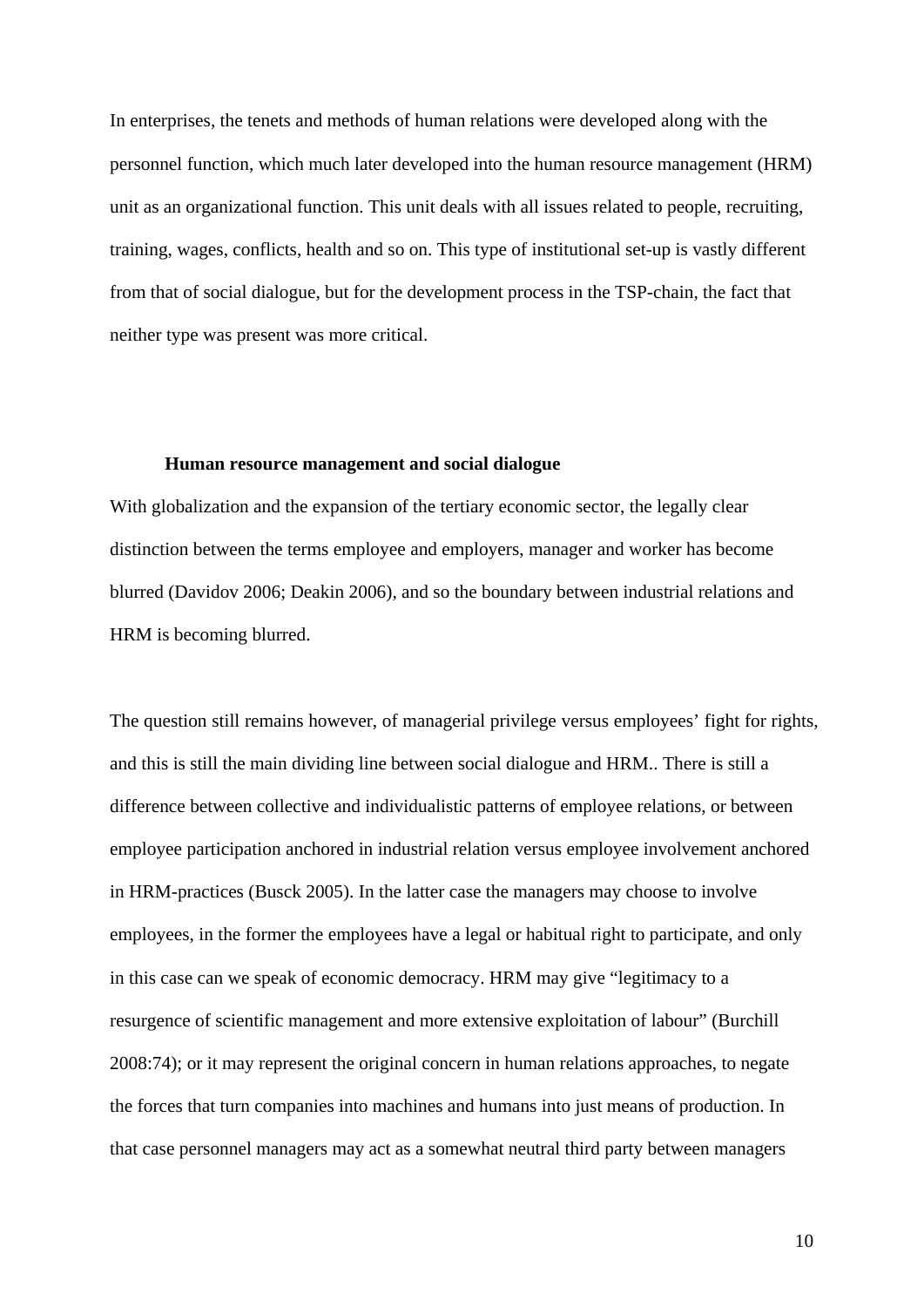and workers (Burchill 2008). In the basic definition of economic democracy as used by ILO, human resource development programmes are used as indicators of economic democracy (Ghai 2003). It has also been asked if HRM undermines established industrial relations and therefore is a threat to established rights of participation, and the answers are not unequivocal (Croucher, Gooderham and Parry 2006; Hyman 1997; Kaufman 2008). In a discussion of the role of unions in a service economy, it is pointed out that today it is a question of "partnership or perish" for unions (Ackers et al. 2005:43). Hence, the literature points in both-or-nothing direction. The question remains however, how to get from nothing to something in the first place, which was precisely the challenge in the TSP chain.

### **The TSP-process, 1999-2007**

### **The research strategy**

The research strategy of the R&D-project was based on a particular Scandinavian tradition called the 'democratic dialogue approach'. This approach as it is today is best described as praxis informed by socio-technical, psycho-social and discourse perspectives, developed along with the national systems of industrial relations. A brief recapitulation of its development will explain how, (I base the following mainly on Gustavsen 1977, 1985, 1990, 1992, 2007). Researchers in the 1960s used structural theory to design research aimed at democratic change in shop floor practice. The thinking was that a new type of enterprise would pave the way for new types of participation at society level. These ideas were consolidated in an industrial democracy program in collaboration with the social partners (Emery and Thorsrud 1976). A number of successful projects were conducted in several enterprises, but the expected diffusion of results did not occur. In the 1970s, the researchers participated in developing and maintaining broader "fields" where a number of stakeholders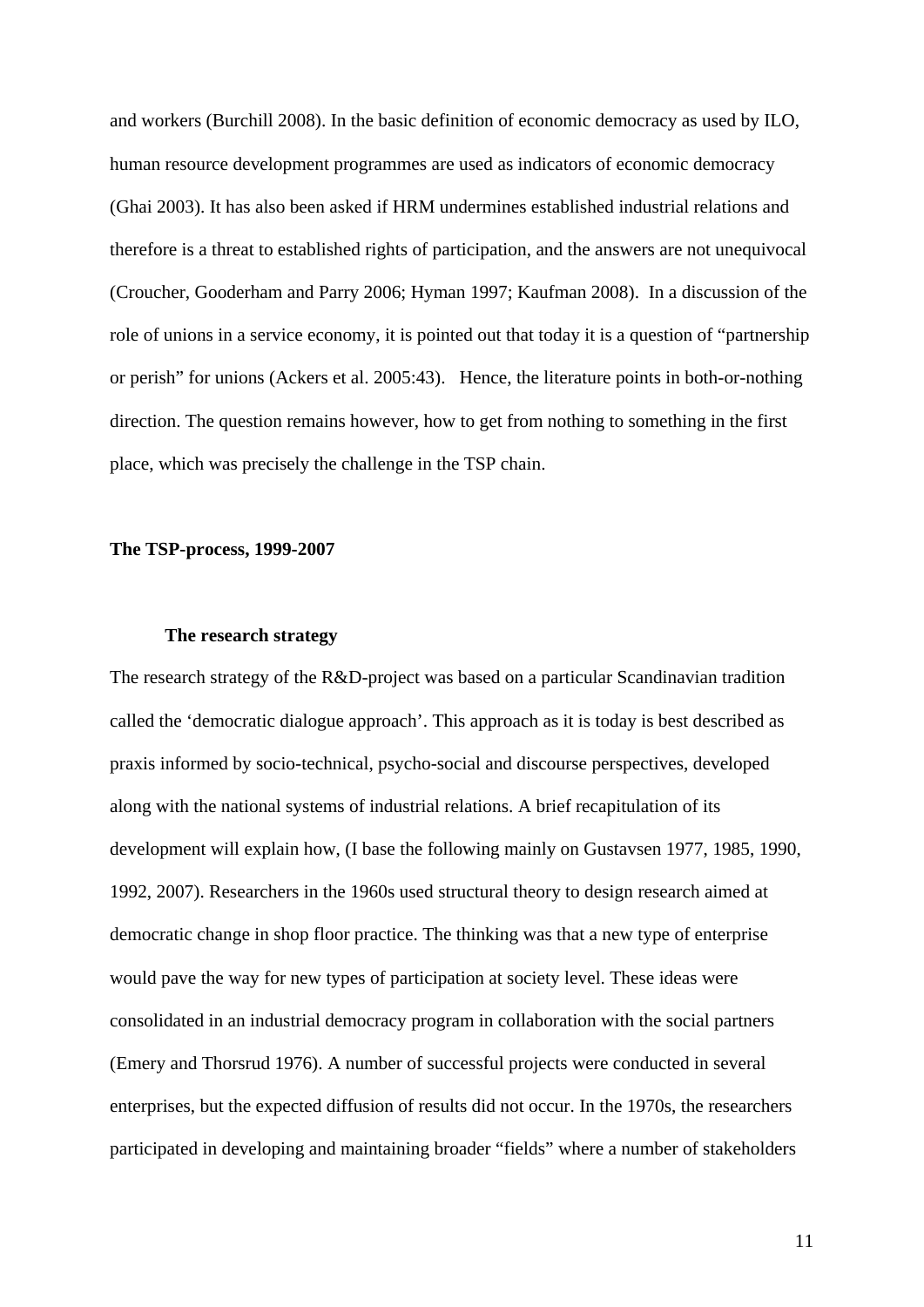collaborated to identify new opportunities and develop new practice. Some of the new principles for organization, especially the requirements for decent psycho-social work conditions, were integrated in the Work Environment Act of 1977, and some influenced the agreement of the part C of the main agreement mentioned above. In the 1980s, several hundred companies participated in search or dialogue conferences, and there were several enterprise development projects (Pålshaugen 1998). By the 1990s insights from discourse theory was incorporated. Of particular importance was the Habermasian notion that knowledge is situated and powered by interests, and the only truly interest-free situation is when knowledge and interests are one, that is, in cases of self-reflection (Habermas 2002). Habermas is explicit that his perspectives are informed by psychotherapy, in which case the self he refers to is a person, but one may also imagine a "self" in the form of a collectivity of people. The reflection of a collective "self" on that self then needs to involve all of those who constitute it, in processes of public deliberation or dialogue.

Democratic dialogue became a key communicative tool in a large Swedish research program, and later in two research programmes under the Norwegian Research Council. In the first, Enterprise development 2000, individual enterprises were targeted (Alasoini 2006; Gustavsen, Colbjørnsen and Pålshaugen 1998; Qvale 2002). In the second, Value Creation 2010, sectoral and regional networks of the core of enterprises were included (Fricke and Totterdill 2004, Brøgger 2007). Research in the democratic dialogue tradition since the 1990s has been used to reshape internal discourses of enterprises and between enterprises, mainly in manufacturing. The approach is also informed by a Foucaultian idea that particular discursive formations generate particular empirical objects and ideas of their nature and use, and when there exist different discourses side by side, they may represent very different, and even conflicting versions of '"reality" Within an enterprise, discourses are partly overlapping and partly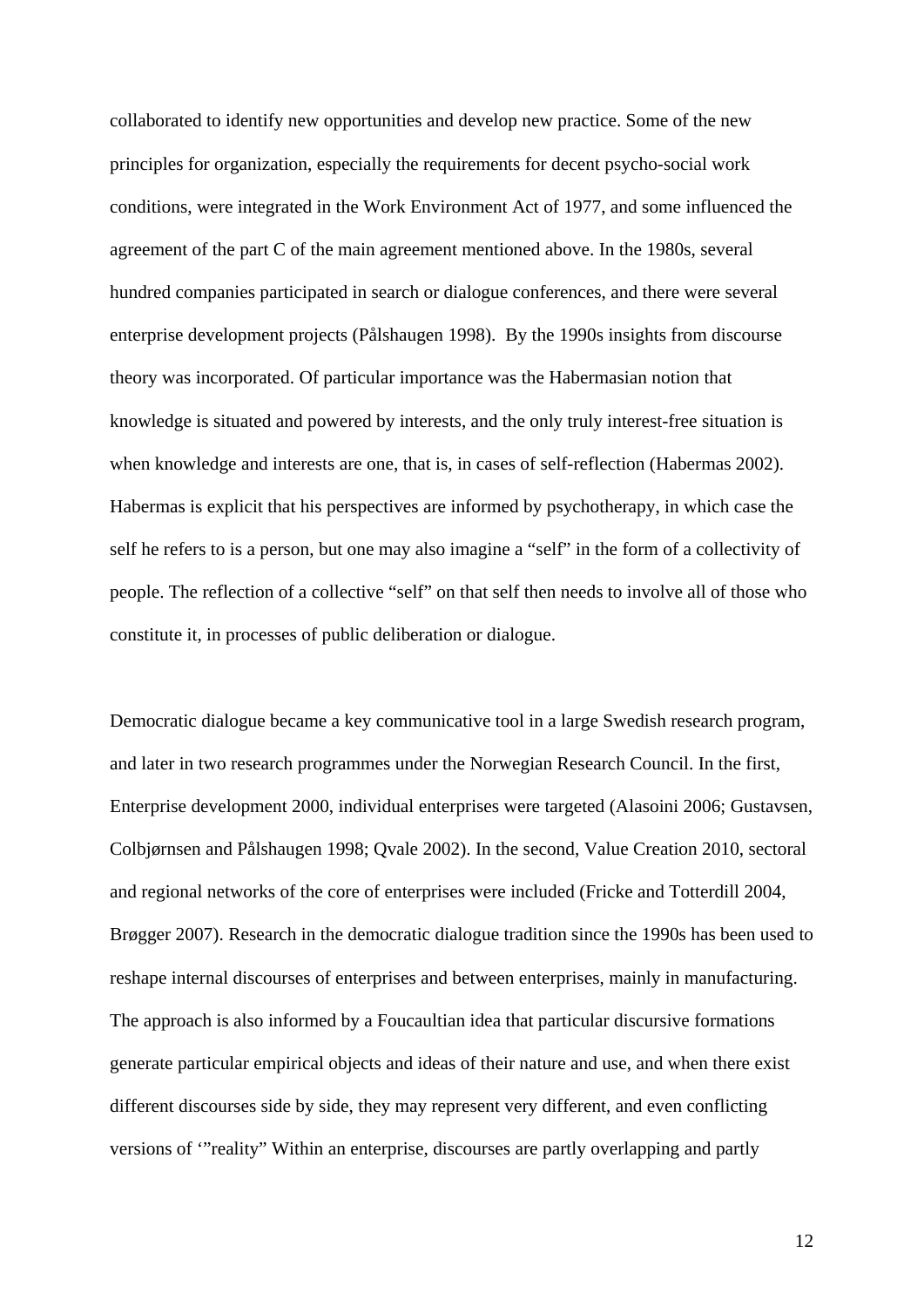disconnected. With proper channels and arenas for sharing between the different discourses, an enterprise has a capacity for generating a richer and more nuanced knowledge both of the "realities" and their own learning processes (Pålshaugen 2006). Public reflection on work experiences provides the basis for the development, and that has to include all of those who do that work, hence employee participation is at the core of the approach.

#### **Background for the R&D-project**

In the late 1990s, retailing was targeted as another "field" for the democratic dialogue approach. The sector had grown rapidly, and work conditions were worsening (Olberg and Jordfald 2000). There was also a low level of unionization and hence little support for local level social dialogue. A collaborative project between eight retail chains, including the Technical Supplies Partner chain (TSP), the social partners and two research institutions (names withheld for blind review purposes) was initiated in 1999 and lasted until 2001.

The topic for this project was training, and the aim was to initiate cross-organizational learning. Each chain had one representative in the project group, mostly people with human resource related jobs. The TSP representative was an information and communication technology (ICT)-expert, and also one of two employee representatives at the board of the chain. In TSP, the specific topic was implementation and uses of the ICT-systems. Training in the uses of the applications had been extensive, but their logic did not fit particularly well with everyday work routines. More application manuals were not seen as a solution. Instead the idea was to use the TSP training program for employees – the TSP Academy, to integrate training in work routines and workflow systems. The TSP Academy had been established a few years earlier in a participatory process. A participatory inquiry of the training processes was conducted at the Academy and in the stores, and a number of changes were suggested.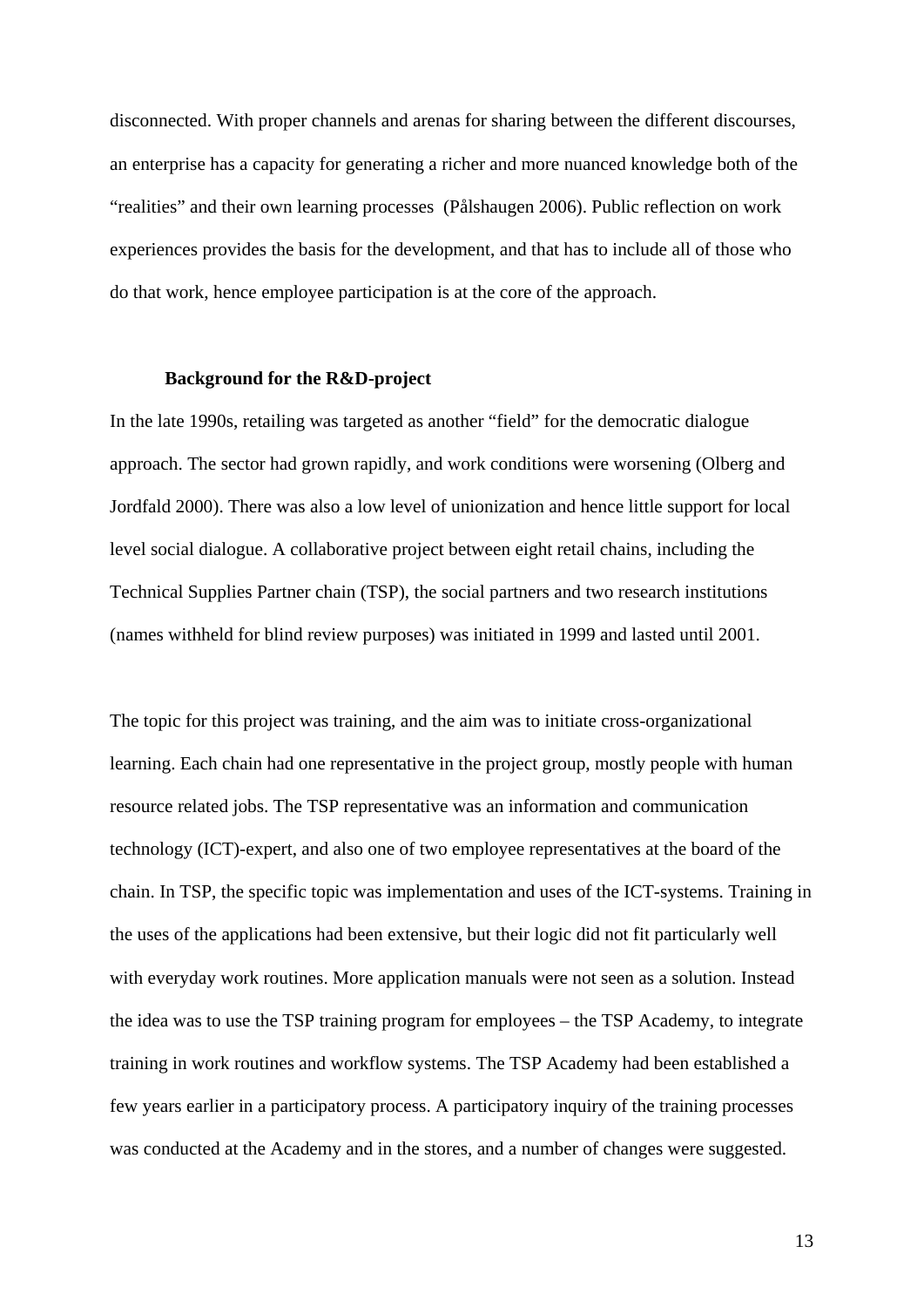These were used as input to an evaluation of the Academy done by independent consultants. The evaluation report was presented to the top managers who promptly and surprisingly decided to close it down. It turned out that this had little to do with the quality of the training, but was a result of the aspirations of a new team of top managers who brought the ideas of scientific management into the chain. A number of other changes occurred at the same time. For example, the only person in TSP with some responsibility for training and human resources issues was made redundant along with a number of others. The three annual chainwide gatherings of employees were discontinued. Hence, what scope there had been for employee participation was narrowed down. People who had participated in the training project wanted something done and this was the background for the establishment of a new project, this time with the TSP chain alone.

Through heavy investment in ICT-technology, marketing, by procuring smaller chains, and by integrating formerly autonomous wholesalers into the organization, by the late 1990s, TSP had established a well known national brand name and a fairly efficient distribution machine operating in the whole country. This processes culminated with the hiring of a new top management team to overhaul the organization. Very quickly and with no employee participation whatsoever, the production process evolved to become very close to the tenets of scientific management; with functional specialization, expert-defined routines monitored by managers and intense attention on routinization of work. For many reasons then, an alternative approach to the question of employee participation was needed.

Part of the problem was to conceptualize the issue of employee participation in terms understandable to uninitiated managers. In the chain, the huge transaction costs were one inroad. The cost of misunderstandings, lack of information, and conflicting interpretations,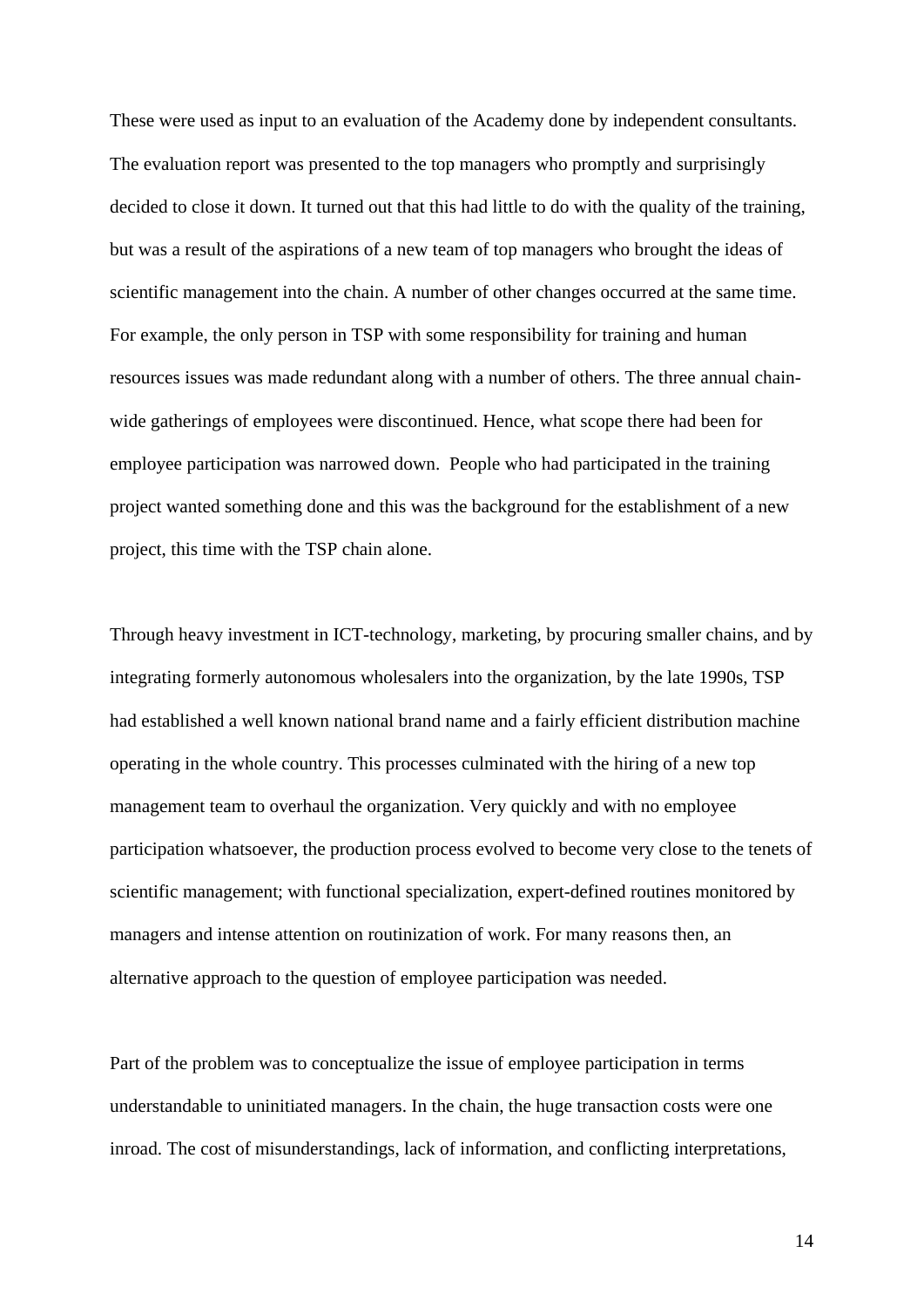was well known. Another was to connect employee participation with marketing approaches, which were also constantly discussed at all levels of the organization. Especially a model of marketing known as relationship marketing or "the Nordic model" turned out to fit well with one of the chain's strategic concerns - "a good customer experience". The model thematizes the fact that in trade and service, the interaction between salespeople and customers is part of the "product". Hence marketing is not something that comes separate from production; it is integral to it (Grönroos 2000). In order to create a good customer experience the employees cannot be automatons and their every movement regulated. They need to be involved, and not merely instructed. Discussions on how to generate conditions for employee's interaction with customers was then a pathway to a discussion of employee participation more generally. Finally, the different efforts of the project were brought together under the umbrella of innovation. Innovation is commonly defined as "the first attempt to carry out [a new product or process] into practice" (Fagerberg 2005:5). Employee participation based on social dialogue constituted precisely an idea for a new production process in the chain, radically different from the textbook scientific management strategy that was in place. The aim of the innovation process was also to develop new solutions for customer relations and possibly services by engaging the employees directly. By combining different elements both from theory, business strategy and work experiences, the potential in a process based on employee participation was identified. The new TSP-project was described in terms of participatory innovation processes, and the two most specific goals of the project were to reduce transaction costs and develop an innovative "production"-process that could lead to new product-related services.

## **Inside a bleak house**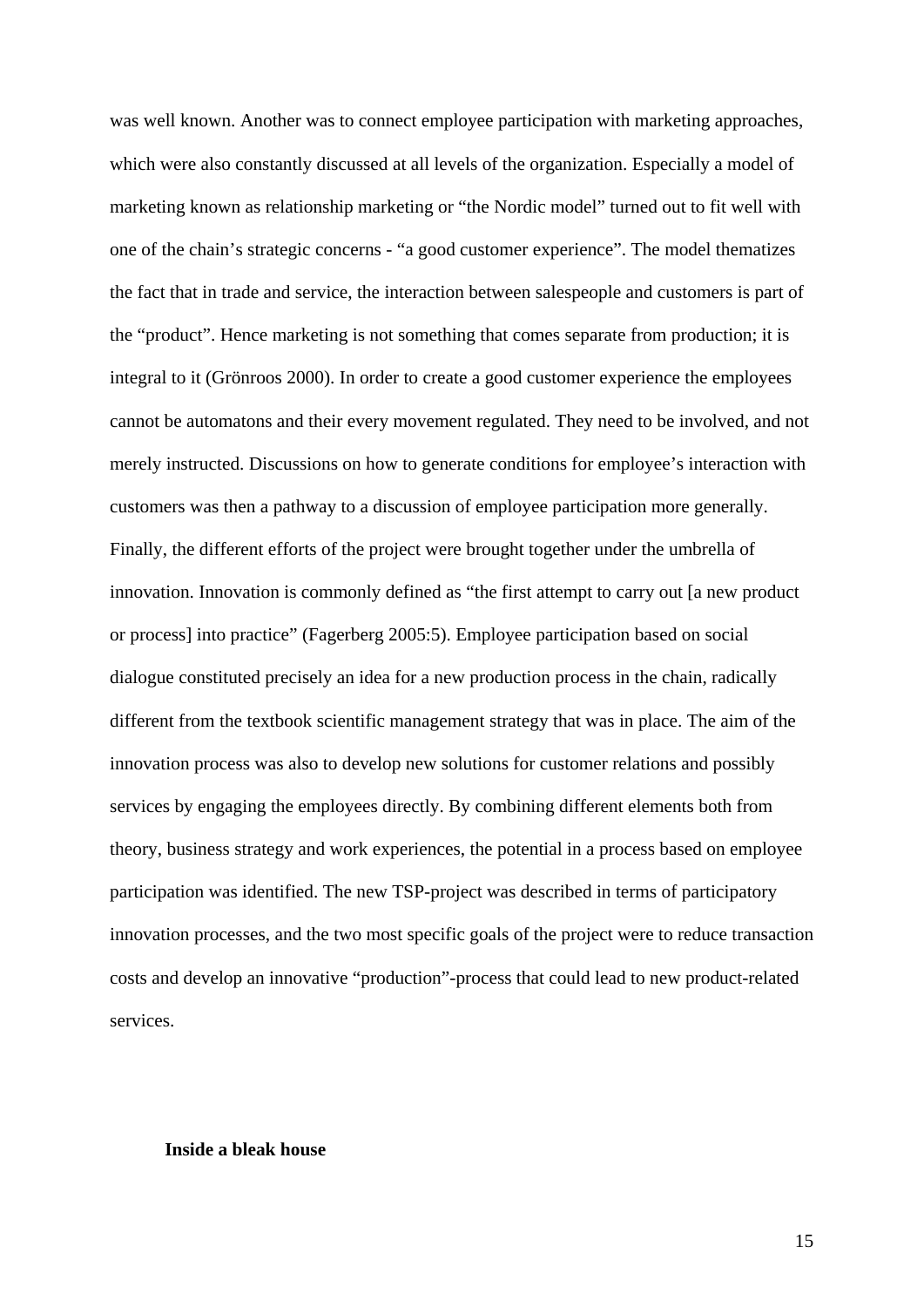TSP was owned by an international holding company with 30-40 employees responsible for strategy, PR, finance, and investor relations on behalf of the national subsidiaries. About 250 independently owned stores had opted to join the chain, and the chain owned another 50 stores. In total about 3000 people were employed in the chain. What the chain membership brought was the support and safety of a nationally well renowned brand name, marketing activities, and safe and reliable logistics systems. The headquarters of the Norwegian subsidiary coordinated the activities towards the 300 stores. It employed another 30-40 people and was divided into two divisions, merchandizing (including marketing), stores, and a projects' unit, an assembly of a wide range of different projects, mainly ICT-related. The merchandizing and stores divisions were each headed by a manager who together with the CEO constituted the top management group. The stores division monitored the activities in the stores, and consisted of a number of regional managers. The merchandizing division consisted of product managers and their employees who maintained the logistics systems and, bargained with suppliers, and its marketing department, which administered national campaigns. There were no support units, like a human resource unit, an accounting department or an archive.

## **Employee participation in the steering committee**

In 2002, once the project details were decided, a steering committee was set-up. The researchers suggested participation from different headquarter divisions, a number of store managers and some employees, but this did not happen. Instead we were informed by our contact in the chain that the project was to be anchored within the organization. A small project team was to function as a secretariat. It consisted of two people from the headquarters, an employee from the merchandizing division and one from the projects unit (who also represented the stores division, had represented the chain in the earlier project described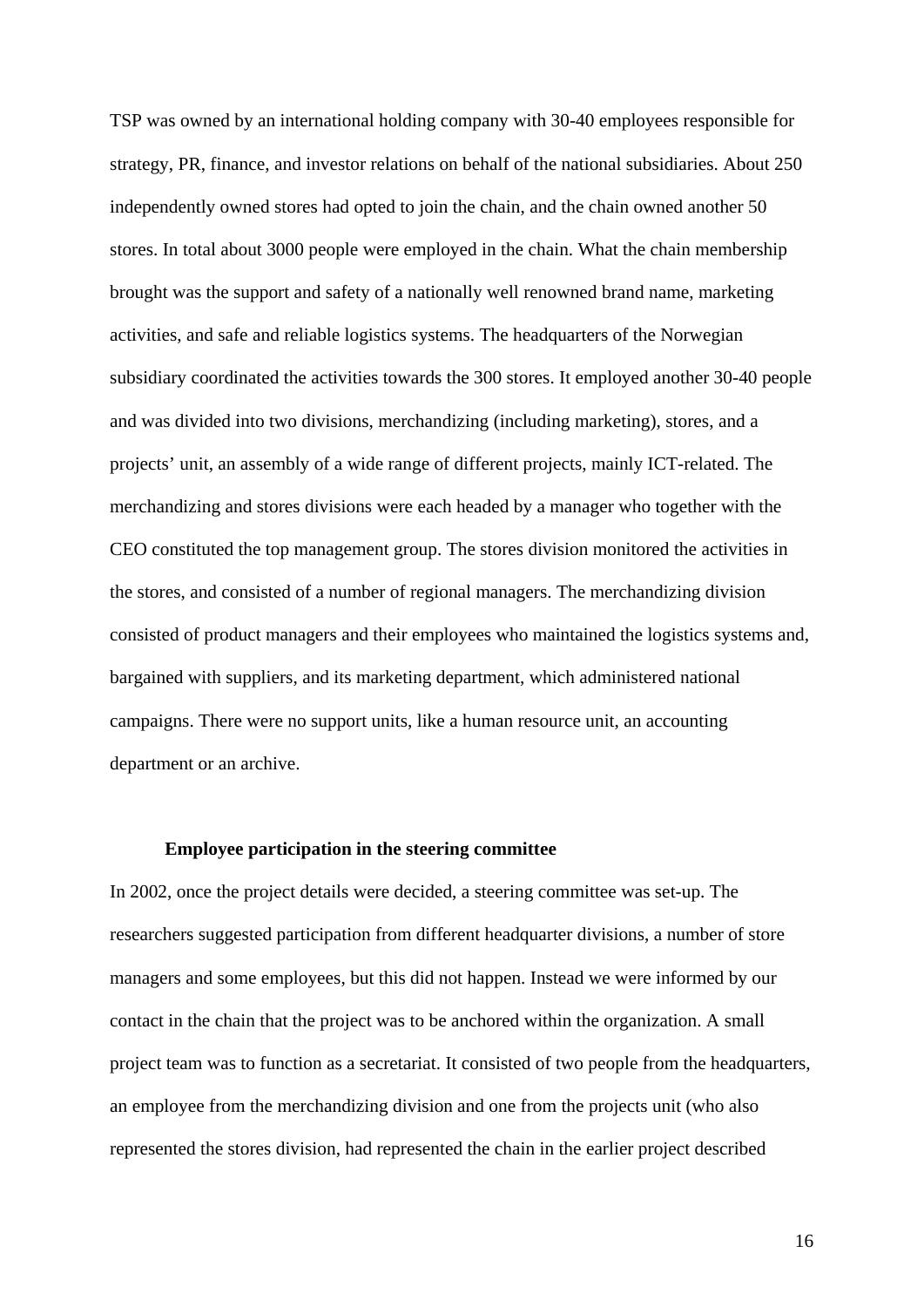above, and was one of the elected employee representatives at the board of the chain). Even if the two chain members of the project team were not managers, they represented functions, not labor or capital interests in the project group. The two chain people were supported by two action researchers. Apart from the work force of the two people in the project team, no extra resources were designated in advance for the project, but had to be agreed on a case by case basis. If something needed to be done in a store it was agreed with the store manager and the relevant employees. If something was needed from the merchandizing division, the relevant manager had to be involved. In this manner, the workings of the project mirrored the workings of the chain, and the experiences with the project were invaluable as a source of knowledge about the possibilities and restraints for collection action in the chain itself - it was limited indeed.

## **The first attempt to create a dialogue setting – no employees, thank you!**

The first activity that the project team initated was a dialogue seminar. In line with the democratic dialogue research strategy, it had two main purposes. One of was to brainstorm over possible ways to organize the development process, and serve as a mini-version of a later much more inclusive dialogue conference. Another was to generate experiences with public deliberations and working out of different interests, and use these experiences for reflections on future action. The researchers asked that employees be invited, but this was flatly refused by the project team members. They insisted that the participants at the seminar would want to work out *their* differences before adding on those of the salespeople. No arguments would convince them otherwise, and their caution turned out to be wise. The participants at the seminar then, were representatives from what was known as the "A-group", an informal network of influential owners of independent stores, as well as managers from the chainowned stores, and employees from the headquarter divisions. The seminar was not a success.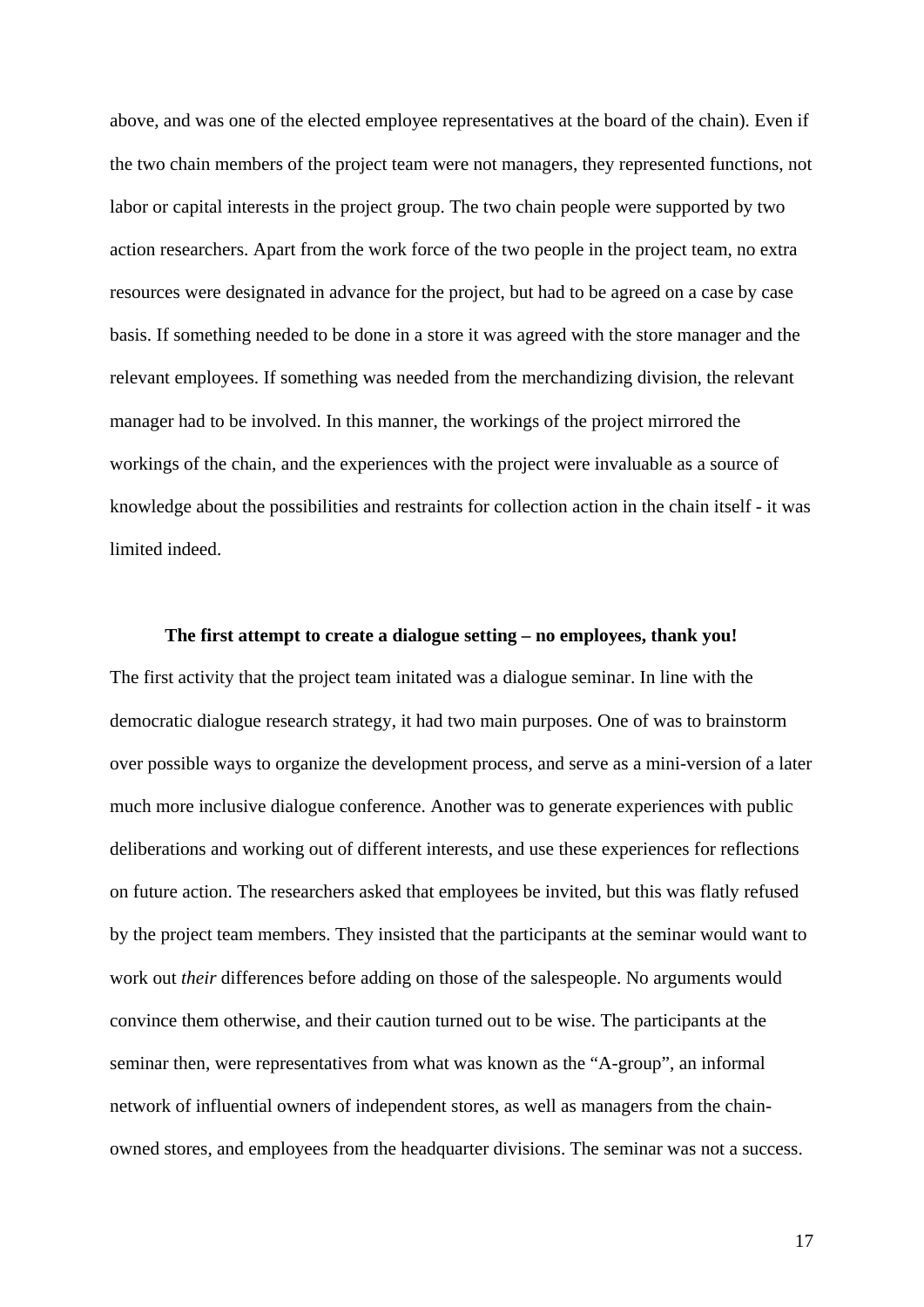It deteriorated into a shouting match as the owners of the stores vented their frustrations with the chain, and one store owner left in anger, slamming the door behind him. The seminar ended with no agreements as to the next steps. The only institutionalized entity that could now take the process further, was the project team. There was neither a union nor a HRM-unit that could draw on its resources and connection to organize the frustrations, suggest and champion solutions.

## **Identification of gaps in the flow of transactions**

Given the experiences with the first dialogue seminar, the project team agreed that a more conventional research approach was preferable as a starting point, but the aim was to return to a more participative modus operandi when the necessary organizational relationships and a minimum of trust in the researchers was developed. A series of surveys in the form of semiformal interviews in all parts of the chain was conducted next. The first series of interviews took place in 2002, and they continued until 2004. Top and regional manager were interviewed about the nature of their work and about the aims and plans for the business, as was store managers, product managers, and employees in a number of stores. Customers from these stores were also interviewed. Finally, employees from headquarter divisons were included. After each series of interviews the material was analyzed and presented to the members of the project team as well as in various types of meetings. This also legitimized the researchers' presences as participants in the flow of activities.

The interview material was used for three purposes. The first was to elicit information about local classifications and vocabulary. With the use of these locally defined variables and values, a statistical analysis based on local categories and values was possible. The material did not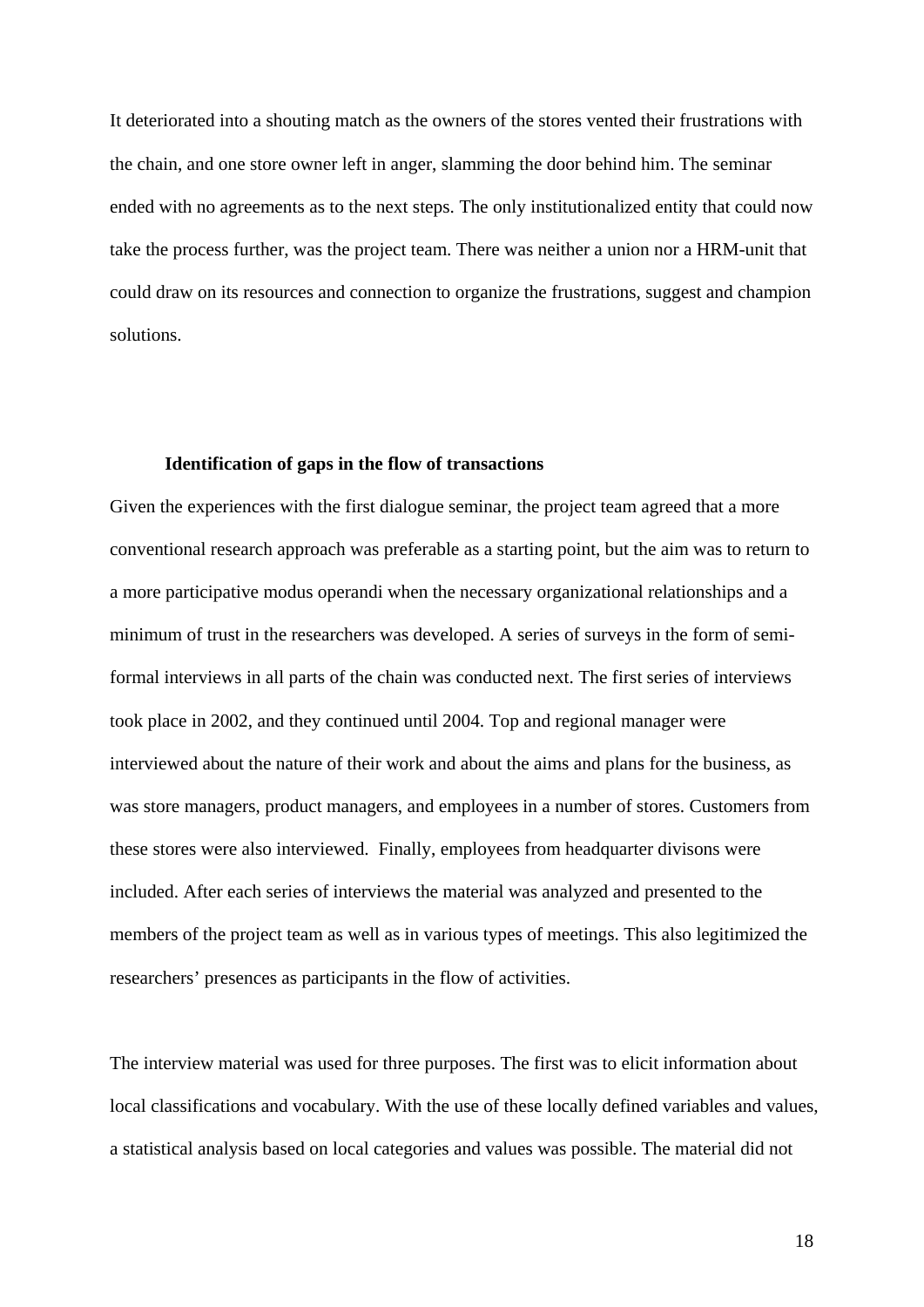lend itself to valid statistical generalizations, but did indicate trends and patterns in the discourses of the company. We found for example that what we termed 'technical service' was highly valued by both employees and customers. It referred to technical know-how about the products, but more importantly about their uses in relation a customer's need. At the headquarters, compliance with centrally generated sales objectives was more highly regarded, and rewarded. We also found that merchandizing knew next to nothing about the routines and nature of work in the stores and vice versa.

Secondly, the material was used along with observational material, figures on economic results and other chain documents to identify patterns in the actual practice. This made it possible to identify the most apparent gaps in the flows of transactions in the chain. One finding was that availability of campaign products was a bone of contention. Merchandizing wanted the stores to sell as few as possible of these, as they were mainly meant to draw customers to the stores. The stores wanted to have enough of them when customers asked for them. Availability of ordinary products was likewise contested. Salespeople in the stores wanted to sell products that customers asked for, but the logistical systems were such that they could only sell what merchandizing had agreed with the suppliers. The conflict of interest in this case resulted in numerous individual phone calls from the stores to the headquarters. Employees faced with angry customers called to ask for products, store managers called with aim to give input to negotiations with suppliers. Much time was spent by all to sort out differences and misunderstandings. Another concern in the stores was the distribution of tasks, and their rewards. Each employee had individual sales objectives, and most stores had one or two "star" salespeople. However, there were a number of tasks necessary to complete a sale, but which "star" salespeople left to others. This included tasks like tidying up empty boxes or registering insurance claims. The "star" problem was a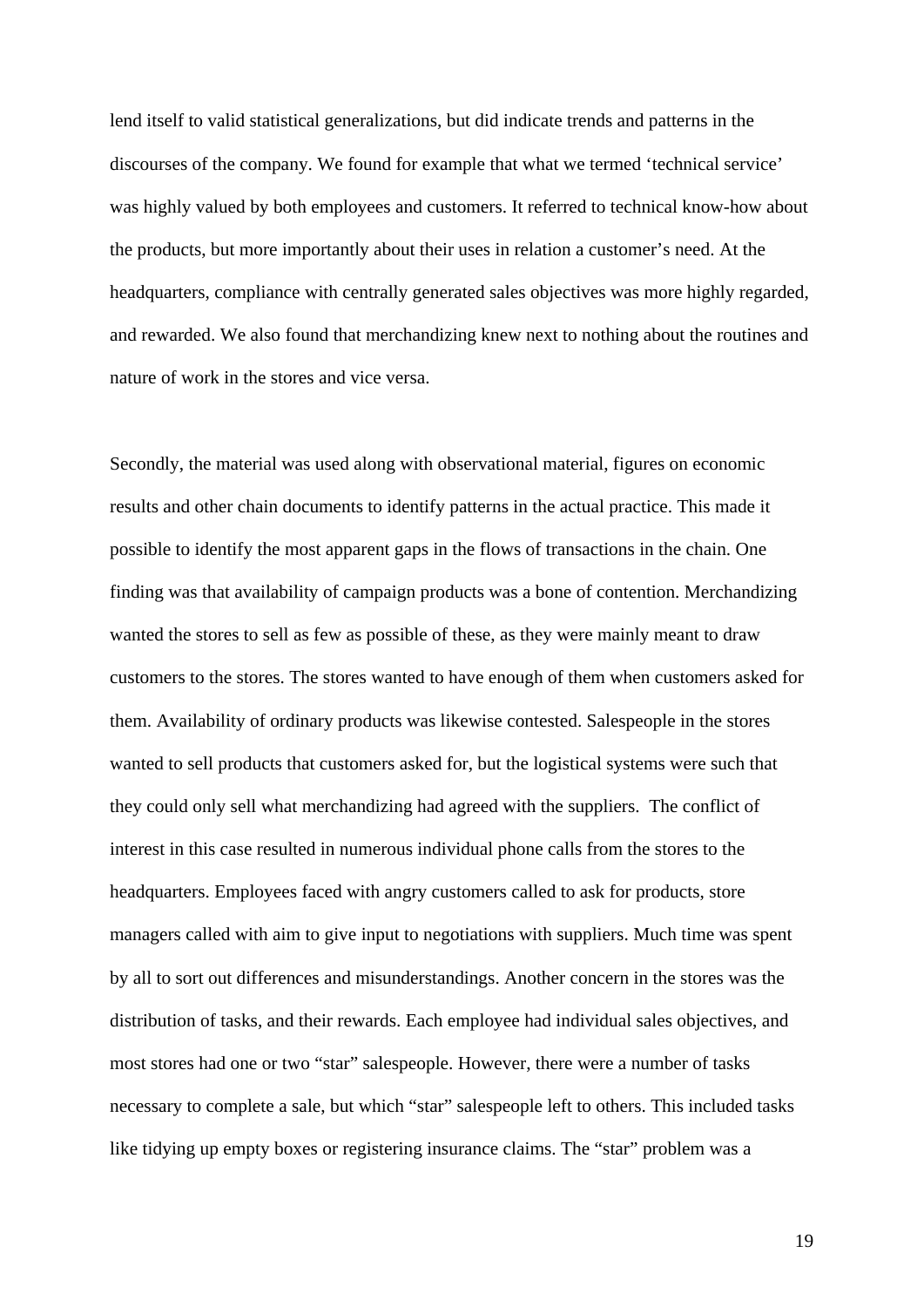common grievance among employees, and was connected with the individual bonus schemes. Basic wages and work terms followed national agreements, but bonuses were handled by each store manager. Hence, the project team suggested that the chain should look into more group or store result based bonus systems. The top management replied that this was something each store manager had to decide. We brought the question to several store managers, and many were well aware of the problem. Those who were had devised a number of solutions to soften the impact of the "star worship routine" of the chain. This included rewarding employees who worked with tasks that did not "show up" in the accounts with praise and acknowledgement, time off, lighter or more independent work etc. However, no managers were interested in trying out something like a group bonus scheme on their own. As there was no institutional body in the chain with a consolidated interest in the review of bonus schemes, nothing more came out of the suggestion.

Thirdly, a number of case studies of individual stores were done. Not surprisingly, the stores with the most inclusive processes did best economically and in terms of work climate. We found that what distinguished the good store from the bad store was that (i) the good one had a clear idea of its raison d'etre (which customers it existed for and what it should be for its customers), (ii) a clear strategy based on this idea, and (iii) a strategy that was communicated to, understood and not least, accepted by all employees through a process of deliberation and sharing. When this was in place, we also found that the requirements of the employees' performances were clear, with consistent recruitment- and knowledge management strategies. This finding was something that "everybody knew", but it was the first time it had been demonstrated that not only products, but also people needed to be connected, and unlike products, needed to have a saying in what happened to them, in order also for good economic results in the longer term.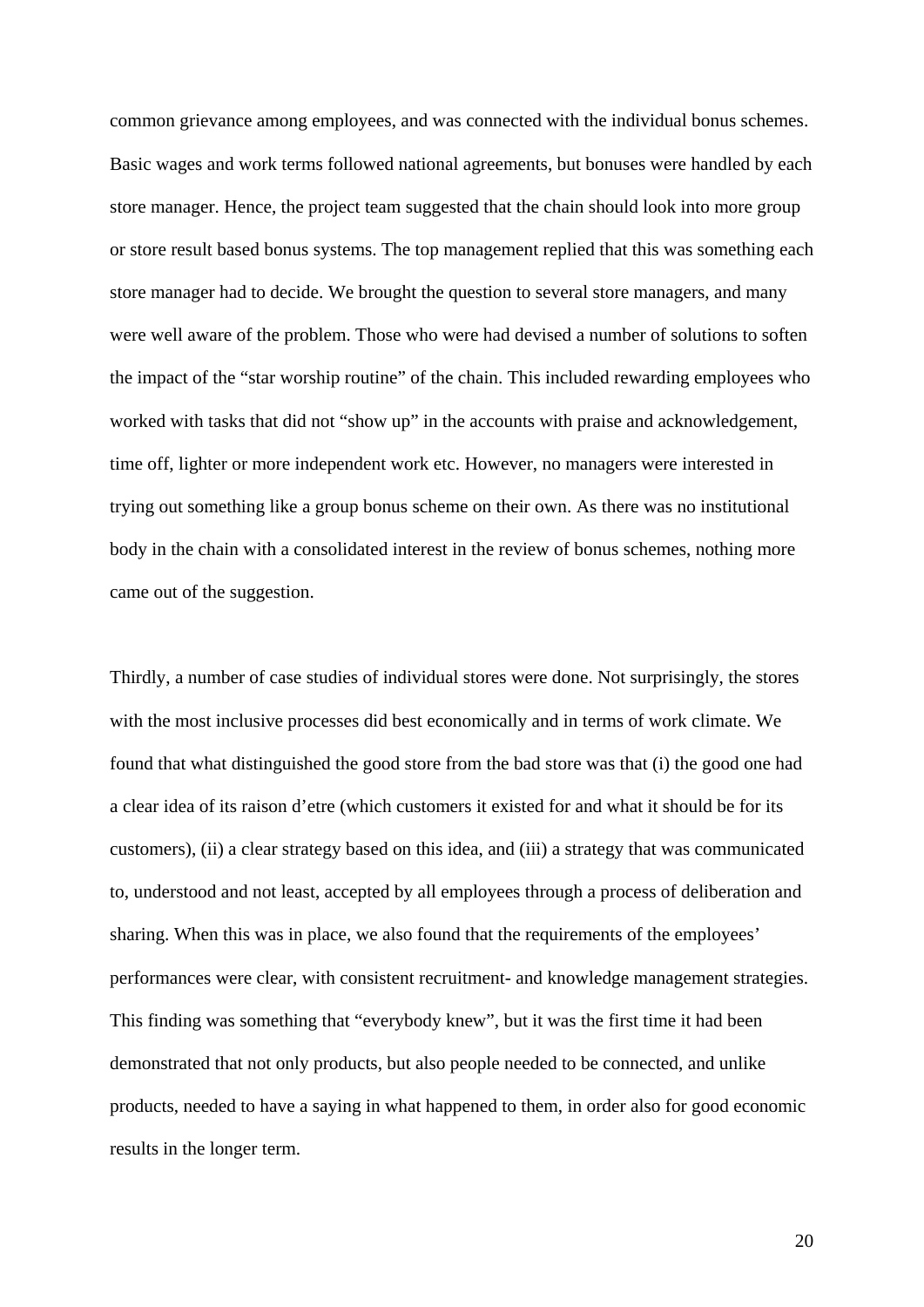The project team used this material to discuss different ways of bringing together the relevant stakeholders and "producers" of the gaps for dialogues about further action. Gradually a format for a general process took form. At this time a new manager for the store division had been hired. He was devoted to team-based organizational patterns, and somewhat more positive to a participatory approach than the previous manager had been. His presence softened some of the harshest opposition that the project had encountered from other quarters.

### **The second attempt to create a dialogue setting –employees participated**

By the end of 2004, the findings and suggestions from the project team were gathered in a final research report. The suggestions in the report all concerned sub-projects and initiatives that together would serve to establish the kind of collective, public arenas that the chain so obviously needed.

Long before the research report was to be presented, the project team had started the effort to convince top managers that the recommendations from the report needed to be discussed not only by managers, but also by employees. If they were to become participants in the development of the enterprise, they had to be engaged and given the opportunity to share their experiences and suggestions. The general idea was finally accepted, and then the details were worked out. Ideally, the project team would have liked to arrange several separate dialogue conferences so that all employees could be included, but that was out of the question in terms of resources. The top managers then suggested a less ideal, but still workable solution - to convert one of the quarterly managers' meetings into a dialogue conference, a conference where the participants generate the content and where there are no external speakers. A group of independent store owners and a group of employees were invited too. It was grudgingly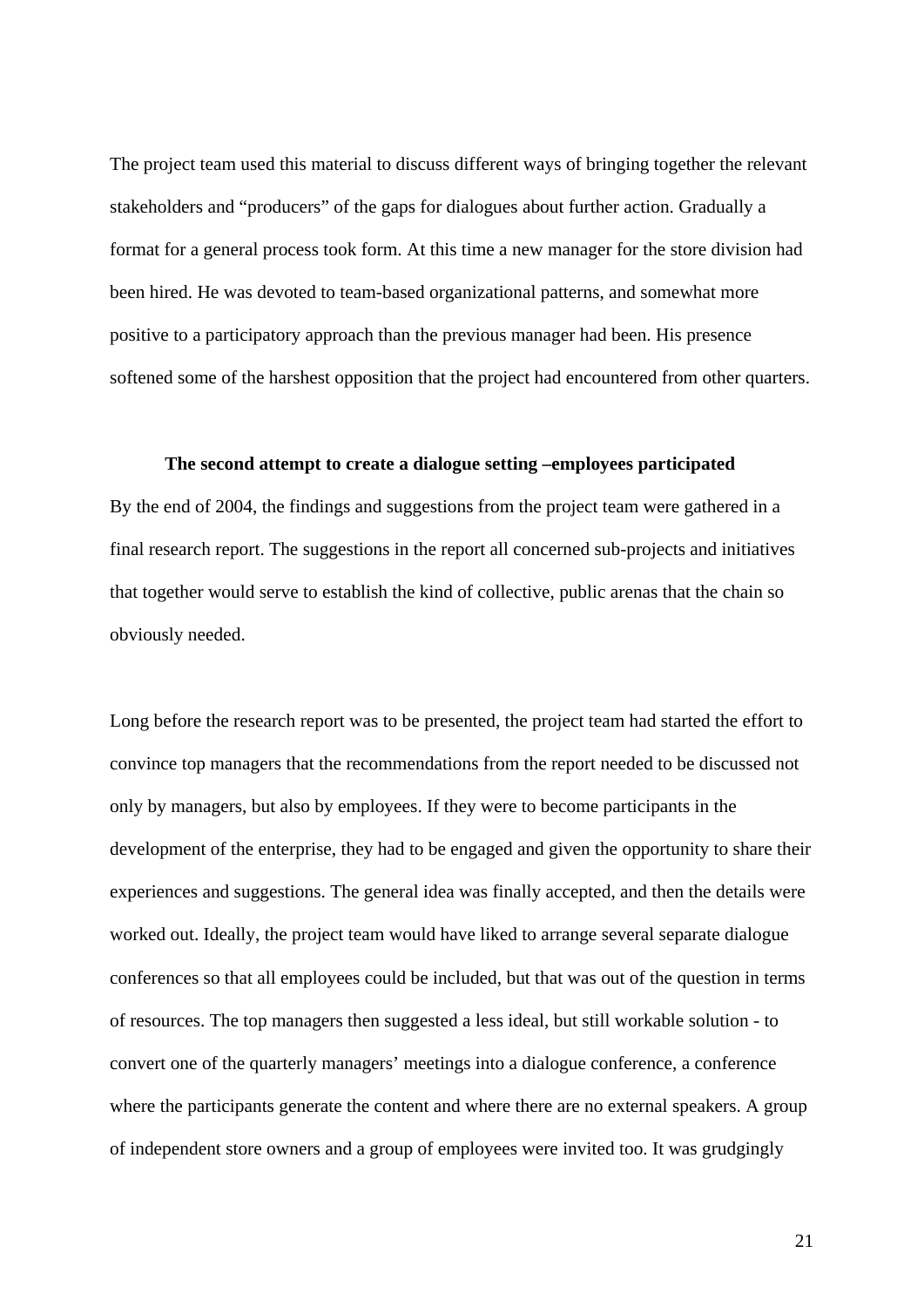accepted that the groups had to be large enough for them make a difference, and in the end about 10 participants from each group attended.

The conference lasted for two days. The nearly 80 participants alternated between group and plenary sessions, and were organized into different types of groups working on different types of topics that were generated by the group themselves. At the end of the conference, the participants had produced suggestions for improvements of all parts of the chain operations. Some of the suggestions mirrored those in the research report, some were contrary to them, and others new.

From the sum-up session at the conference it was clear that the experience of actually being able to discuss work in a public setting was regarded as one of the clearest benefit of the conference. Later some store managers told how the experience had inspired them to adjust the formats of their weekly store meetings for all employees. The independent store owners were grateful for being invited. The employees were less certain about the benefits of their participations. Some claimed that there had been too few of them and that made them feel like hostages, and all agreed that more systematic and broader inclusion was needed.

A conference report summed up the main thrust of the suggestions, the democratic dialogue approach and main points from the evaluation. Copies of all the worksheets produced during the conference were attached, and the report was emailed to all the participants the week after the conference, and the participants were asked to add whatever they wanted.

## **Establishing local conditions and arenas for participation**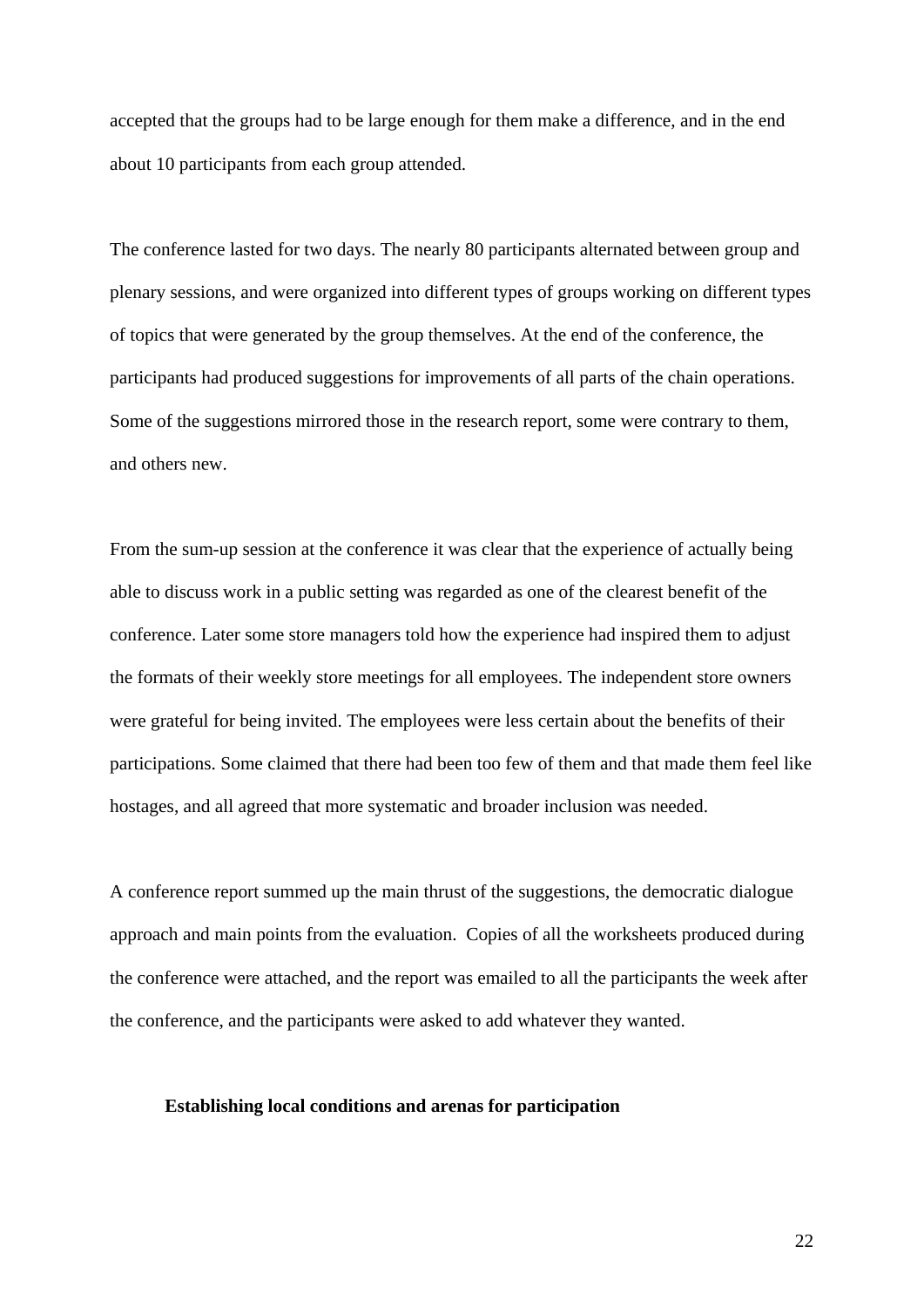The approach in the last phase of the project, from 2005-2007, was to continue to work along the lines of democratic dialogue as it had been practiced and experiences at the conference, but this time bring it closer to home and everyday work practice. For that purpose, arenas and procedures for public deliberation was needed, and the solution was to build on what already existed. Three of the chain's regions were chosen as test sites to develop new forms of employee participation and collaboration at store and regional level. As an example of the specifics of these processes, one of these networks is presented below.

# **Drawing closer regionally**

In the three regions, the monthly meeting between the store managers was the starting point. This meeting place was also a formalized structure with focus on economic figures. The lunch was the only opportunity for informal exchanges about actual work experiences. The solution was to generate experiences with less formal, more public forms of communication, as the following example shows. In one region an open second session was added to the regular agenda. Its aim was explained at the start of the meeting, but when the open session started, there was at first only silence. Then one of the participants said that he did not like the status of the "SNS-lists" in the region. "SNS-lists" were lists of "sold, not sold"-products, products that had been registered as sold, but were not yet paid for. The headquarters forbade such deals, because these products took up space, messed up the inventory and the economic calculations. In the stores they were made often enough. This region had had the longest SNSlist for five consecutive years, and compared badly with the other regions. That statement brought the manager over to a reflection on how he did the inventory in his store. A somewhat surprised regional manager commented that this was not in line with the explicit chain routines. The other managers added details about the routines in their stores and it turned out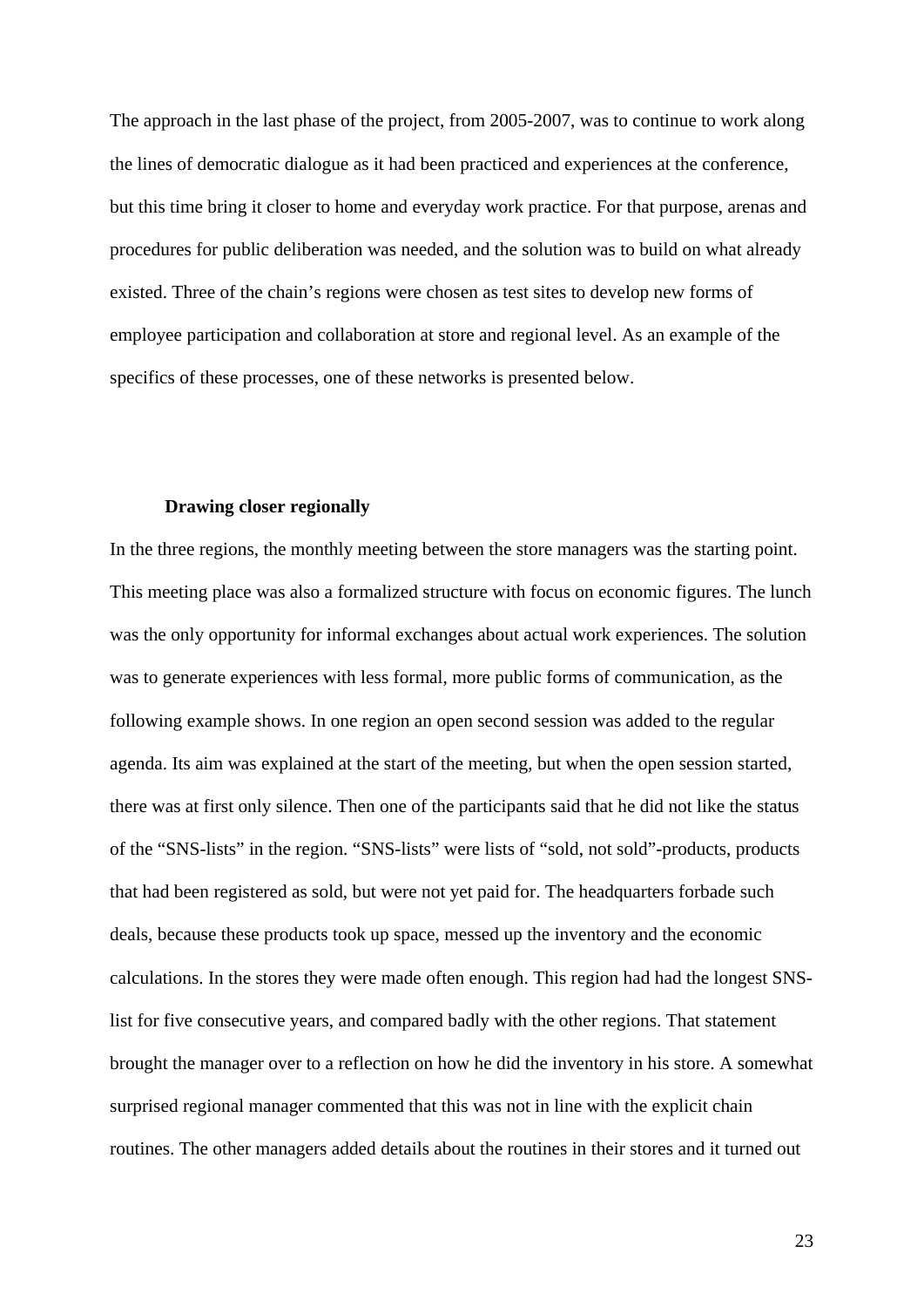that each store had a different routine. The participants used the rest of the session to compare routines and agreed to go back and talk with their employees about how the SNS-list-problem could be solved. They also agreed that the routine in one of the stores was to be used as a baseline. At the next regional meeting a month later, the manager from the baseline store brought an employee from his warehouse. Discussions about improvements continued and they agreed to test a new routine. After a few months the number of SNS-items was considerably reduced. The headquarters congratulated. At the same time at the headquarters, a project to reduce the number of items in the inventory had been started. The workflow system was such that many identical products had been registered several times. At the most the inventory contained 26 000 different entries, far more than the actual number of products. The regional meetings used the energy from the SNS-effort to check on how products were registered in their stores, and the regional manager brought these lessons back to the person in charge of the project. This way of creating a collective, long-term attention on one theme *and* a systematic approach to exchanges between the stores and the headquarters was relatively new. Usually store feedback to the headquarters came in the form of angry phone calls when something had gone wrong, or through instructions on the intranet when the headquarters wanted the stores to do something with the systems or campaigns.

Similar experiences were generated at the meetings in the other regions. In the second region it resulted in a training initiative. In the third, the participants found out that they did not really constitute a region, and that this issue had to be sorted out before attempting to establish any regional fora. The experiences with development of the regional arenas were by and large positive, but the aim to connect the store meetings with the regional meetings was only partially successful. It was also still a very management-dominated process, but the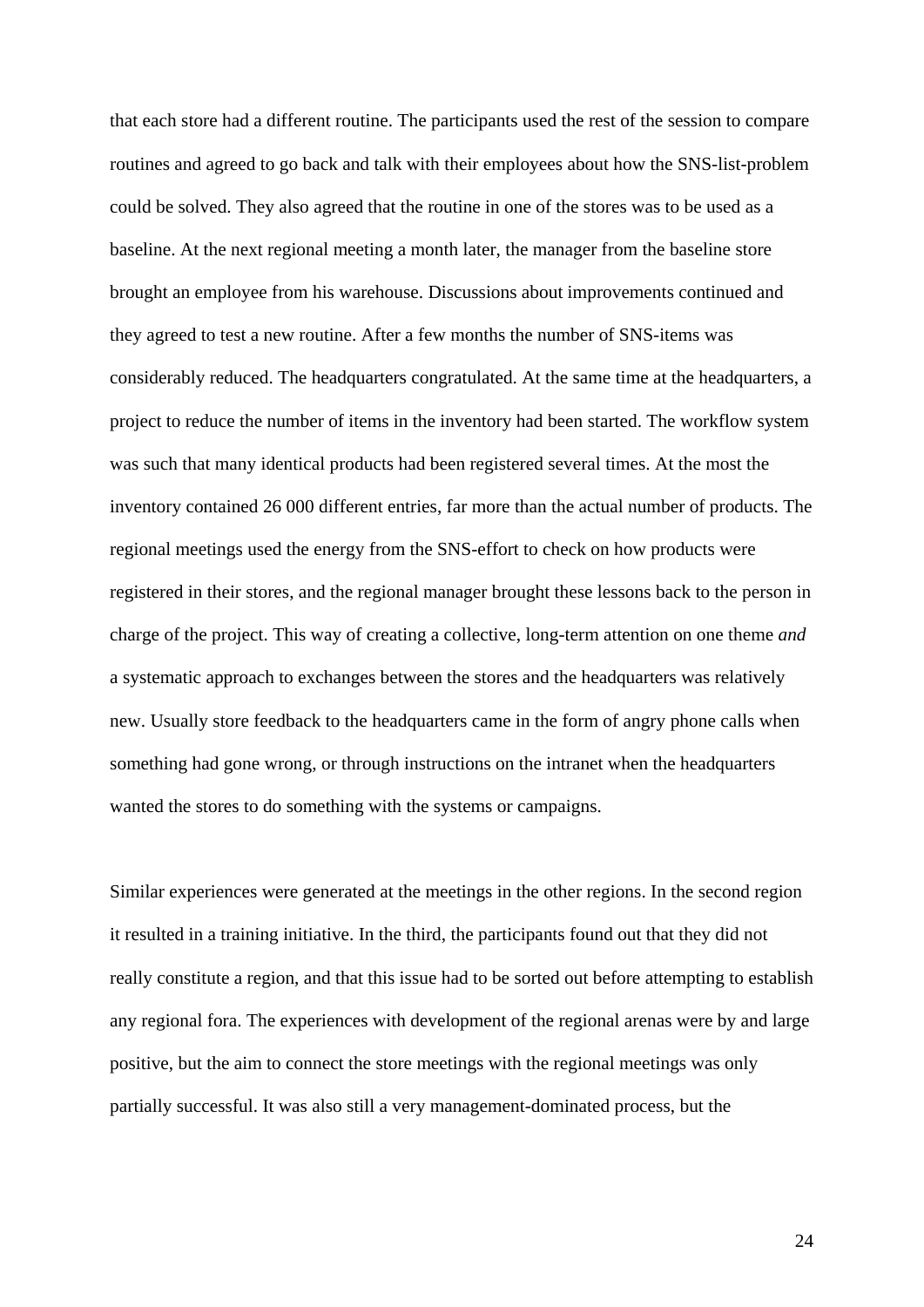experiences did in their small ways open more space for employees' influence on the routines of the chain.

## **Conditions for participation at the headquarters**

At the headquarters there were few arenas for public deliberations, and the conflicts of interests between the divisions affected the whole chain. They had quite different yearly rhythms for their work, they related to different external partners and there was little interaction across the organizational boundaries. The internal dynamics within the headquarters frequently generated conflicting information to the stores. A decision one day could be overthrown by another initiative by somebody else the next. An initiative could be taken one year, fail, and then be attempted a couple of years later by somebody else. The dynamics between discourses and practices at the headquarters in combination with those in the individual stores resulted in constant adjustments. At all levels of the business, people did their work by balancing different and often conflicting demands, but at the headquarters the outcomes affected the systems and routines of the whole chain. There was little space for collective reflection on the nature of the balancing acts themselves. There were also few opportunities for drawing on the headquarter employees' knowledge and expertise to improve the workings of the system as a whole. Throughout the project the project team strove to initiate situations in which the headquarter employees could get the chance to reflect on their work practices, and also how that affected the rest of the chain. This was especially critical when it came to the interactions between the merchandizing and stores divisions, but every attempt to merge division-wise meetings, or have joint seminars were deflected. Dates were changed, seminars postponed, or people did not show up. In the end the endeavor had to be given up and the resources were used on the retail part of the chain.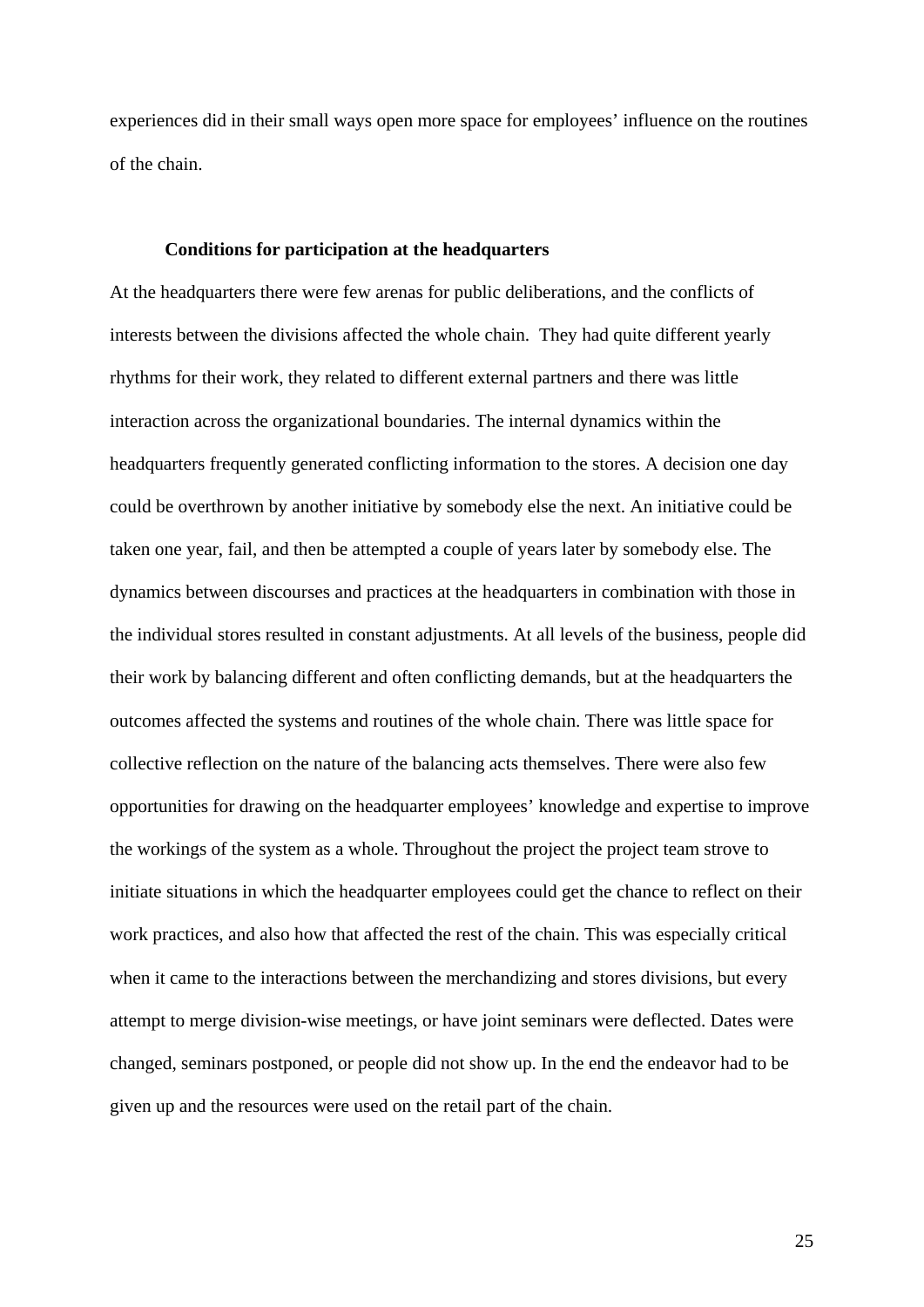When the project ended in 2007, the innovative participatory system of production had not materialized, and the responsibility for developing the work conditions was still very much of a manager prerogative. However, there had been a number of more incremental changes and a few concrete suggestions for innovations. There was also some degree of reconciliation between the headquarters and the independent stores, the regional arenas had changed to be more participatory, and so had the processes in some stores.

To what extent was there true employee participation then? In some stores there certainly was. These were also the stores with the best economic results *and* work climate. That some stores somehow did manage to get thing nicely worked out was a well know fact in the chain, and these stores and their managers were used as examples of good practice. However, analyzes of reasons for the goodness of the practices, and means to spread it were scant. In most stores however, there as certainly was not employee participation, and the same was the case at headquarter divisions. To what extent did the research strategy contribute to better conditions for employee participation? Ironically, it was the non-participative parts of the research process that helped establish us researchers as dependable in the eyes of the organization, and this provided a social platform that later made it possible for us to design a more successful participatory approach. The main experience from this experiment with means to establish conditions for employee participation in retailing, is that developing arenas and procedures for participation is but a first step, and a vulnerable and unstable one at that. Experiential learning is not enough, and some type of consolidated, independent source of influence and continuity is needed as well.

### **Concluding remarks**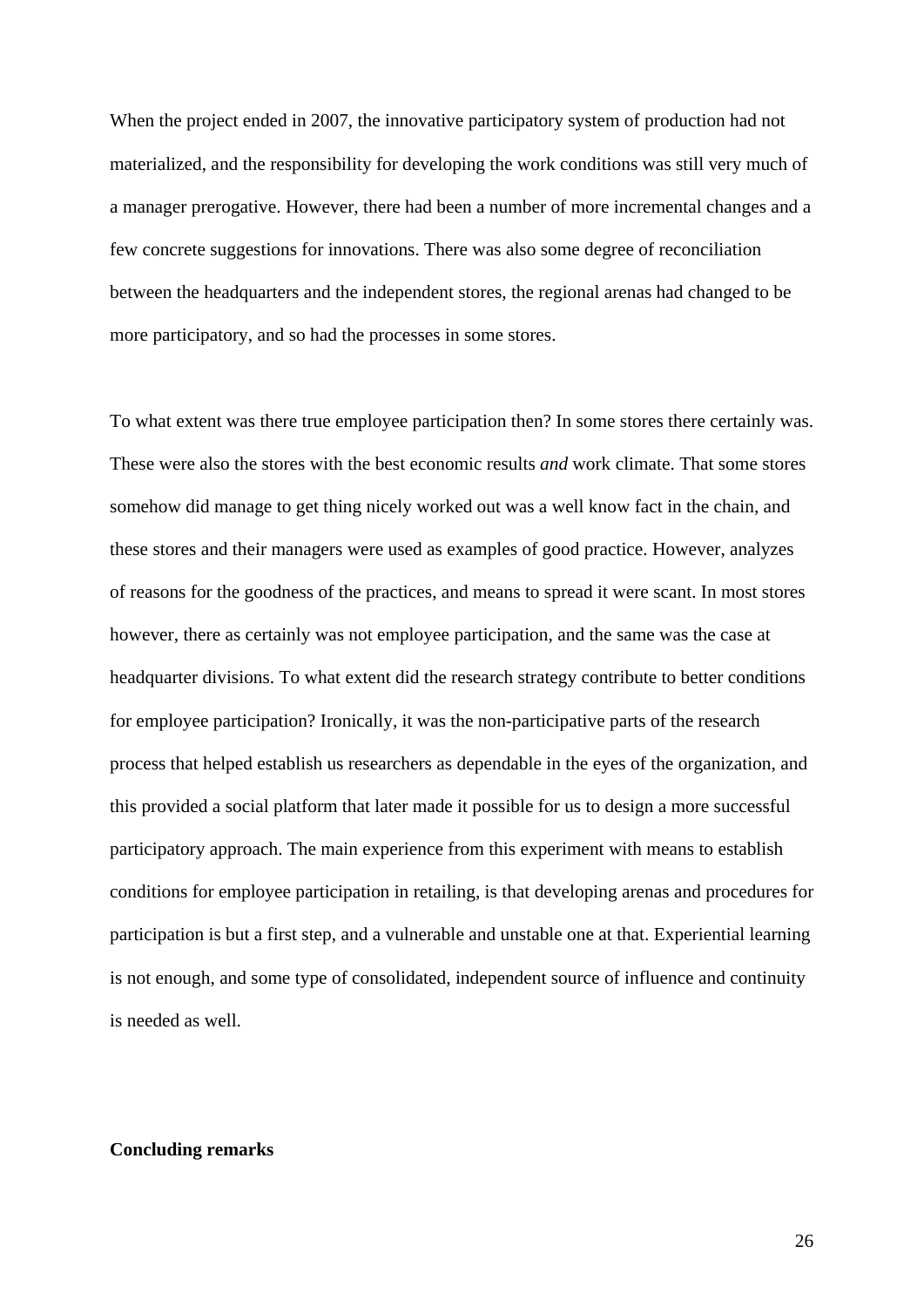The project was designed to address local needs and concerns, but there are however, a number of points of more general relevance. The first and most obvious is the need for institutionalized support systems. Through the democratic dialogue approach it was possible to generate experiences with employee participation in deliberations on public arenas, and through these experiences open the possibility for it to be recognized as a legitimate part of everyday practice. This type of social chance is a demanding task, it takes a lot of effort and results mostly in small improvements, but what is at stake in retailing is that employee participation does not become subsumed under the market logic, or the logic of the hierarchical production machine, which so easily happens without consolidated counterefforts. Neither social dialogue nor HRM-systems are necessary in order to begin a process towards employee participation where there is none, but in some form such are necessary for the process to become institutionalized and lasting

The second point is that, any institutionalized support system needs to fit with actual practice. The existing form of social dialogue requires a hierarchical and relatively stable structure of positions with clearly defined arenas and procedures for participation. The same is needed for a HRM-system to work. In terms of economic democracy, employees must have some form of autonomy from the apparatus of hierarchy and some basis for legitimate collective response and initiative. It is a persistent challenge in retailing because generally the organizational pattern is conglomerates of smaller, autonomous entities rather than incorporated systems. One way of approaching this issue may be to establish a core group of interested stakeholders, and then work both top-down and bottom-up approaches, as was done with some degree of success in the project. How the existing patterns of social dialogue and of human resource management may be developed to better suit the needs in retailing, and the service sector generally.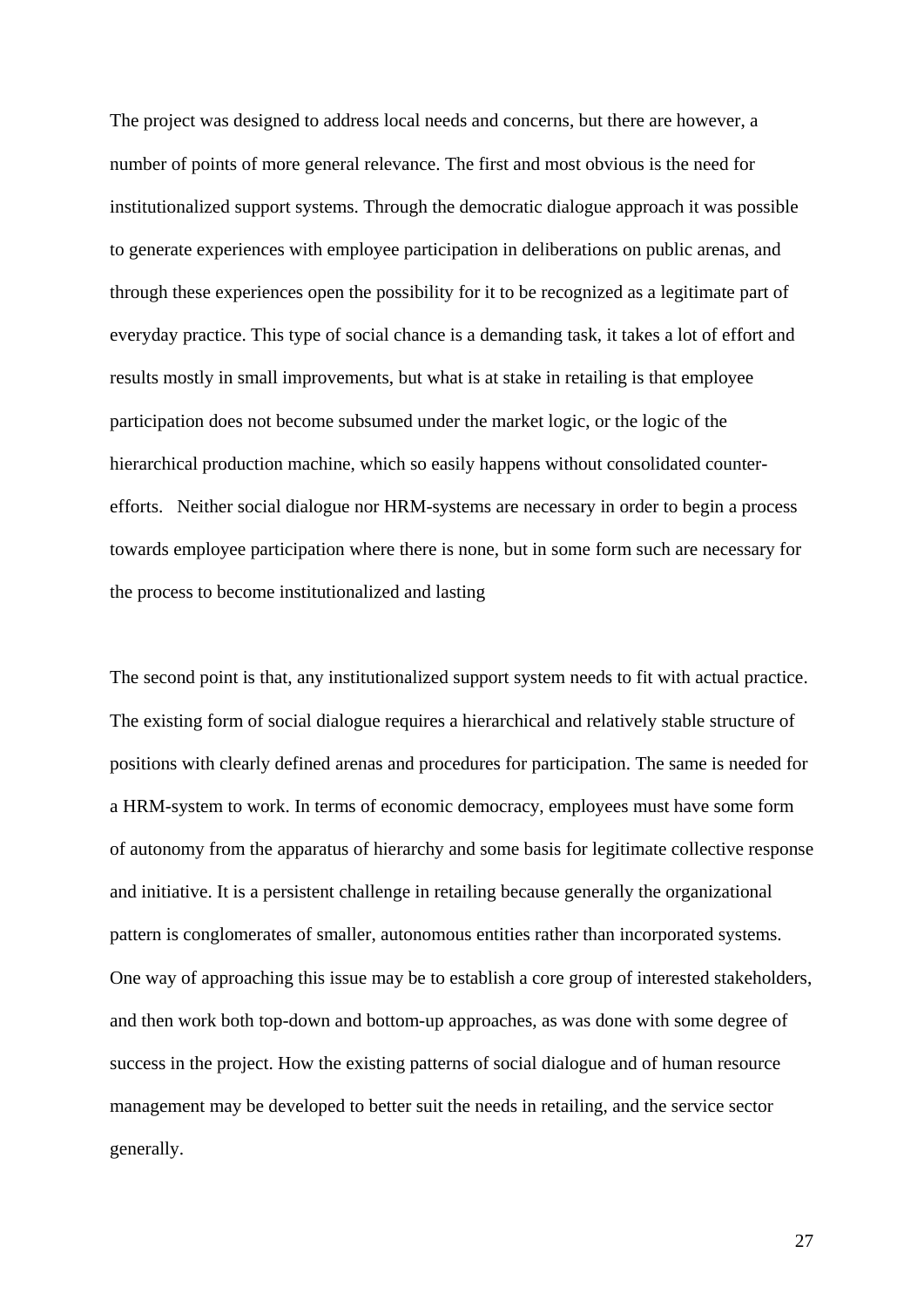The third point is that even though social dialogue is based on an acceptance of the systematic interplay between two different interests, labor and capital, and HRM units are part of the notion of the managerial prerogative, both systems place the distinction between labour and capital above all other distinctions. In retailing however, institutionalized differences of interests extend to a range of others as well, and getting to the matter of employee participation necessitates that these be taken into consideration as well. In the TSP chain the independent store owners had very different interests from the headquarters, merchandizing from stores, customers from the chain, and employees. In the balancing acts that constituted the daily work experiences at all levels, there was a play between different interests that ensured room for manoeuvre, but the energy of this dynamics needed to be directed. Especially under such unstable conditions is there a need for a consolidated, institutionalized support structure.

Finally, even if the right to participation must be unconditional, its takes form in concrete situations and must be adapted to them. Some problems only involve a few; some topics need the involvement of experts; some employees refuse the added responsibility and "managerialization" of their work; in some contexts the mistrust and level of conflict between a group of employees and a manager must be attended to separately and so on. Employee participation is not a silver bullet, but must be concretized time and time again. At the same time, it must not be reduced to a means and its importance as an end in itself needs to be explicated time and time again.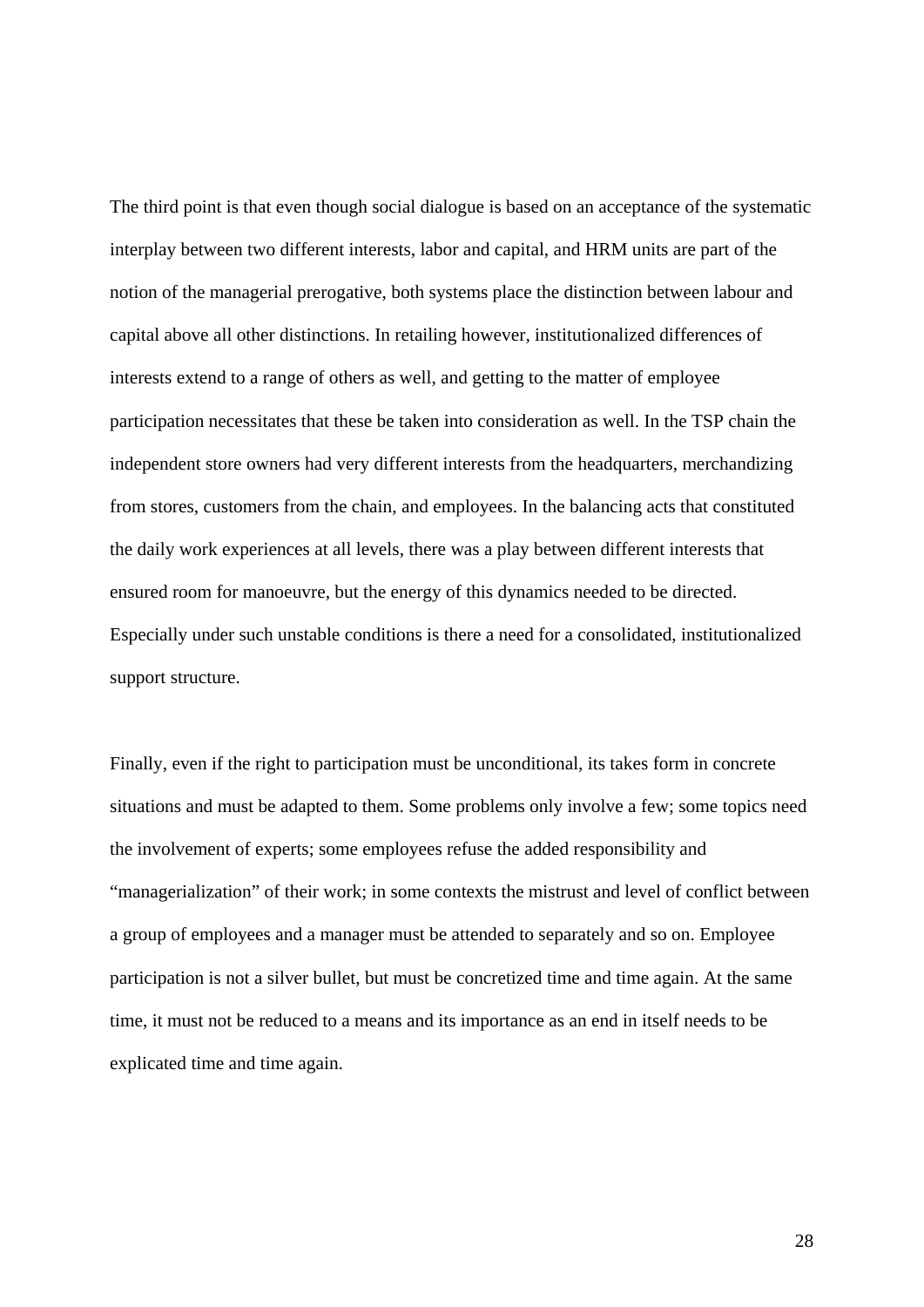### **Acknowledgements**

The projects were funded as part of the Work Research Institute module of the programme Value Creation 2010 (VS 2010), administered by Research Norway. The paper was written as part of the author's postdoctoral project financed by the Norwegian School of Management. Many thanks to the participants of the Action Research track at the European Group of Organization Studies (EGOS) annual conference in Amsterdam in 2008; Joel Rudin, editor of the Journal of Workplace Rights, and the blind reviewers of EID, for helpful and considerate comments and suggestions for improvements.

## **References**

Ackers, P., M. Marchington, A.Wilkinson and T. Dundon (2005) 'Partnership and voice, with or without trade unions: changing UK management approaches to organisational participation',pp.23-45, in Stuart, M. and Lucio, M.M. (eds.) Partnership and Modernisation in Employment Relations. London and New York: Routledge.

Alasoini, T. (2006) 'In Search of Generative Results: A New Generation of Programmes to Develop Work Organization', Economic and Industrial Democracy European 27(1): 9-37.

Alsos, K. and L. Eldring (2008) 'Labour Mobility and Wage Dumping. The Case of Norway', European Journal of Industrial Relations 14(4):441-459.

Andersen, T.M., B. Holmström, S. Honkapohja,, S. Korkman, H.T. Söderström, and J. Vartiainen (2007) The Nordic model. Embracing Globalization and Sharing Risks. Helsinki: The Research Institute of the Finnish economy/Taloustieto Oy.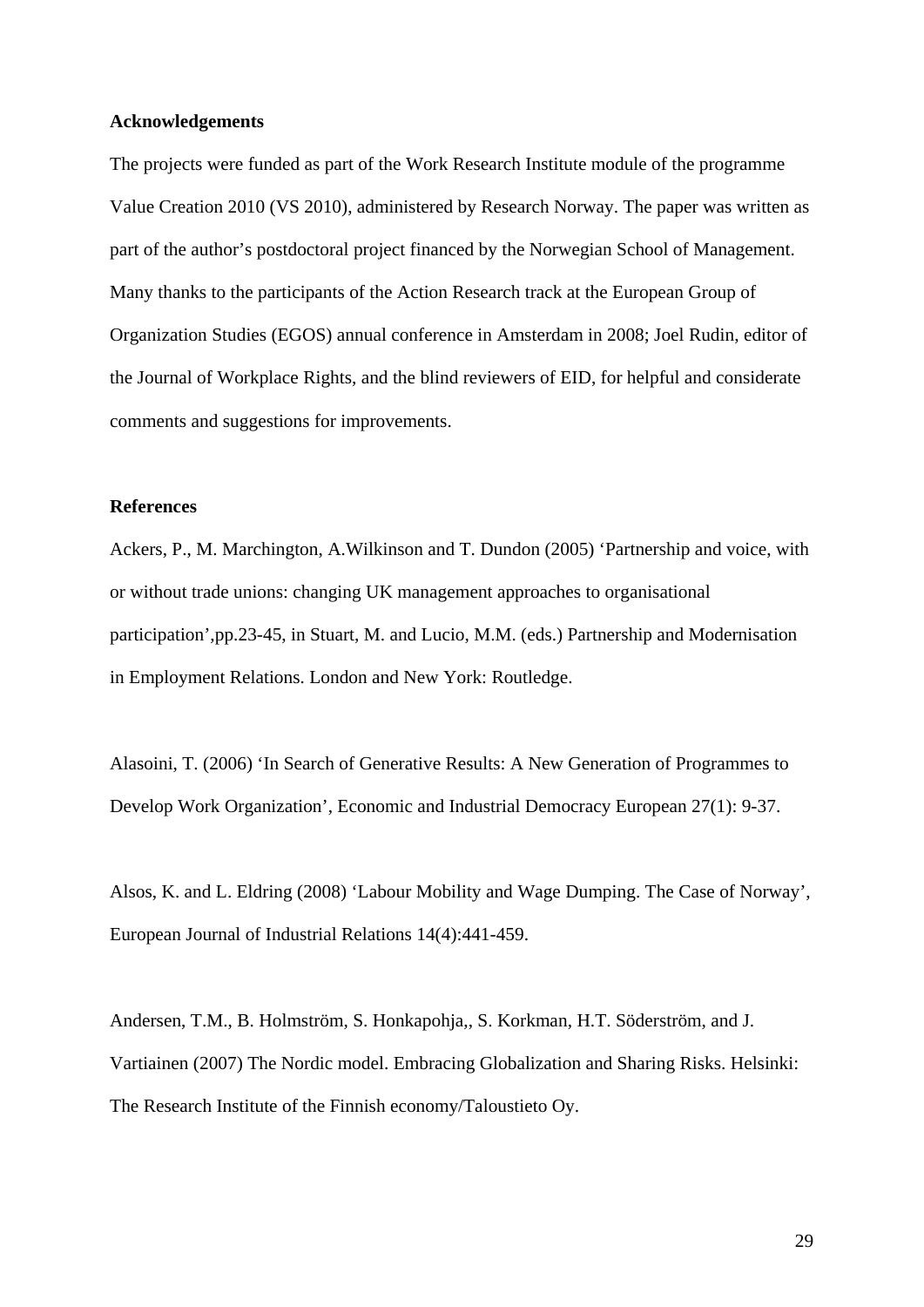Badigannavar, V. and J.Kelly (2005) 'Labour-management partnership in the non-union retail sector', International Journal of Human Resource Management 16(8):1529-1544. DOI:10.1080/09585190500220820.

Belangér, J. and P.Edwards (2007) 'The Conditions Promoting Compromise in the Workplace', British Journal of Industrial Relations 45(4):713-734. DOI: 10.1111/j.1467- 8543.2007.00643.x

Brøgger, B. (2007) 'Forhandling, samarbeid og konflikt', pp. 31-44 in Brøgger, B.(ed) Å tjene på samarbeid. Medvirkning, Partssamarbeid, Bedriftsutvikling. Oslo: Gyldendal.

Bull, B. (2005) 'Social Capital, Civil Society and the Democratic Welfare State in Norway: Is there a link and does it have any relevance for Latin America?' www.iadb.org/ETICA/Documentos/dc8\_bul\_capit\_v2-i.doc. Retrived Jan. 12 2008.

Busck, O. (2005) 'Hvor blev medarbejderdeltagelsen i virksomhedernes miljøarbeid af?', Tidsskrift for Arbejdsliv 7(4): 27-44.

Burchill, F. (2008) Labour Relations. Palgrave Macmillian.

Clegg, S., M. Kornberger and T. Pitsis (2004) Managing and Organizations. An Introduction to Theory and Practice. Sage: London.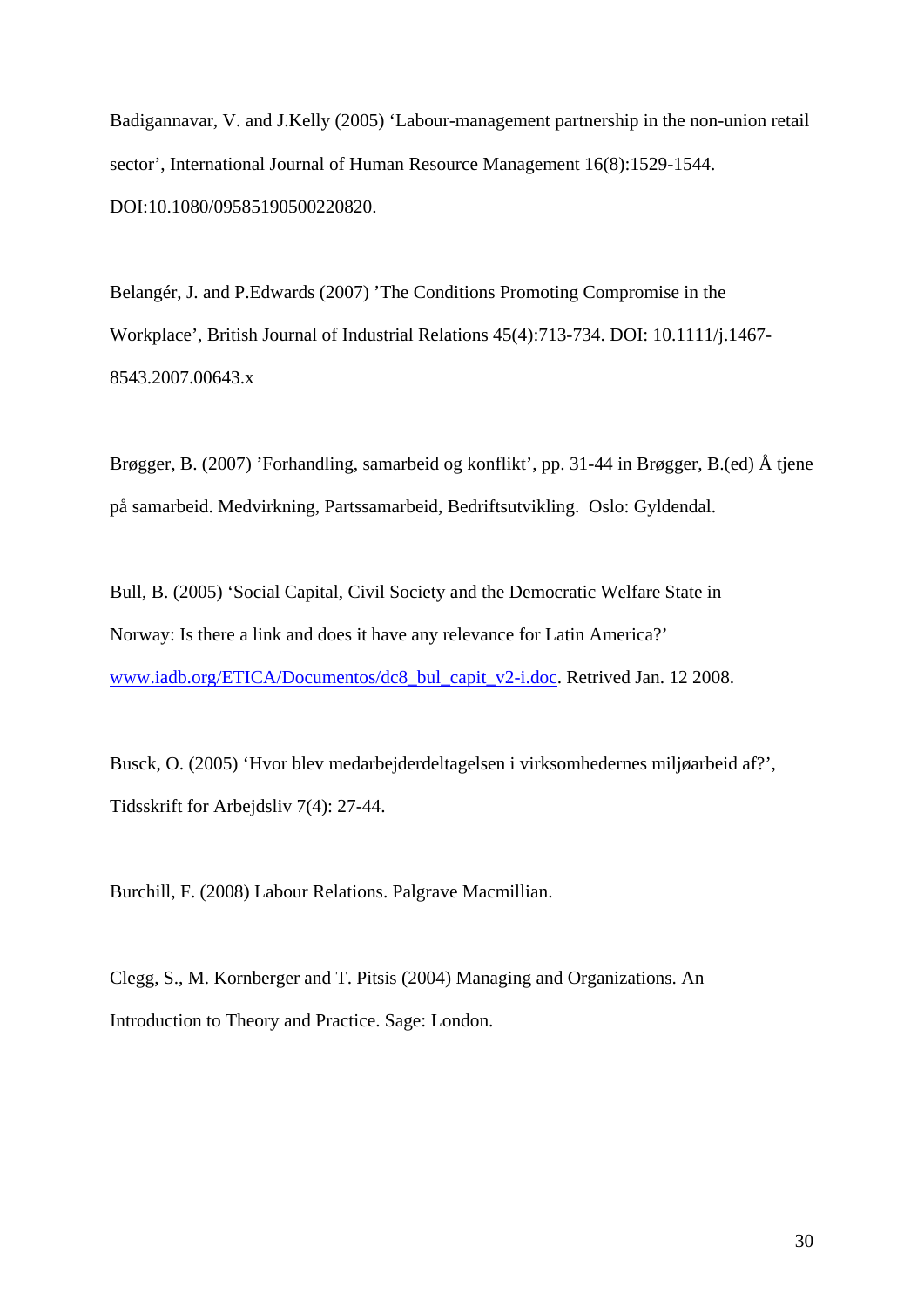Croucher, R., P. Gooderham and E. Parry (2006) 'The Influences on Direct Communication in British and Danish Firms: Country, 'Strategic HRM' or Unionization?', European Journal of Industrial Relations 12:(3): 267-286. DOI: 1177/0959680106068913.

Davidov, G. (2006) 'The Reports of my Death are Greatly Exaggerated: 'Employee' as a Viable (though Over-used) Legal Concept', pp. 133-152 in Davidov, G. and B. Langille (eds) Boundaries and frontiers of labor law. Goals and means in the regulation of work. ILO/ Hart Publishing.

Deakin, S. (2006) 'The Comparative Evolution of the Employment Relationship', pp.89-108 in Davidov, G. and B. Langille (eds) Boundaries and Frontiers of Labor Law. Goals and Means in the Regulation of Work. ILO/Hart Publishing.

De Nijs, W. and E. Putsma (2006) 'Guest Editorial: Financial Participation Revisited', Economic and Industrial Democracy 27(4): 539-542. DOI: 10.1177/0143831X06069128.

Egorov, V. and R. Salomon (2003) Final Evaluation of the South Asia and Vietnam project on Tripartism and Social Dialogue in Action (SAVPOT). Geneva: ILO.

Emery, F. and E.Thorsrud (1976) Democracy at Work: the Report of a Norwegian Industrial Democracy Program. International Series on the Quality of Working Life 2*.* Martinius Nijhoff Social Sciences Division, Leiden.

Fagerberg, J. (2005) 'Innovation: A Guide to the Literature', pp. 1-26 in Fagerberg, J. (ed) The Oxford Handbook of Innovation. Oxford University Press.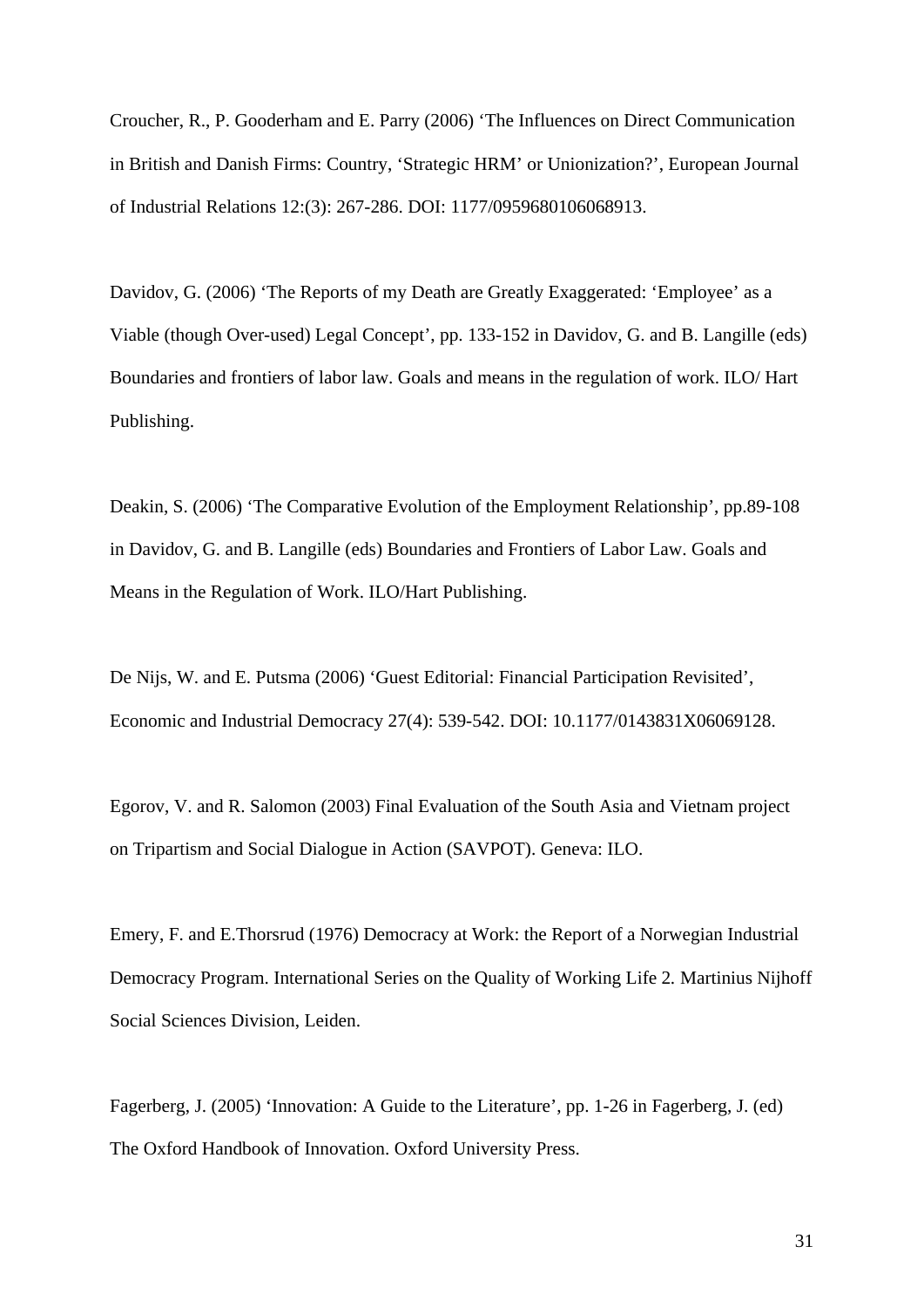Falkum, E., I.M. Hagen and S.C. Trygstad (2009) Bedriftsdemokratiets tilstand. Medbestemmelse, medvirkning og innflytelse i 2009. Fafo-rapport 35. Fields, G.S. (2003) 'Decent Work and Development Policies', International Labour Review 142(2): 239-262.

Foley, J. and M. Polanyi (2006) 'Workplace Democracy: Why bother?' Economic and Industrial Democracy 27(1):173-191. DOI: 10.1177/0143831X06060595.

Frege, C. (2005) 'The Discourse of Industrial Democracy: Germany and the US revisited', Economic and Industrial Democracy 26(1):151-175. DOI: 10.1177/0143831X05049406.

Freire, P. (1970) Pedagogy of the Oppressed. Seabury Press.

Fricke W. and P. Totterdill (eds) (2004) Action Research in Workplace Innovation and Regional Development. Amsterdam/ Philadelphia: John Benjamins.

Ghai, D. (2003) 'Decent Work: Concepts and Indicators', International Labour Review 142(2): 113-145.

Grönroos, C. (2000) Service Management and Marketing: A Customer Relationship Management Approach. London: Wiley.

Gustavsen, B. (1977) 'A Legislative Approach to Job Reform in Norway', International Labour Review 115(3):264-276.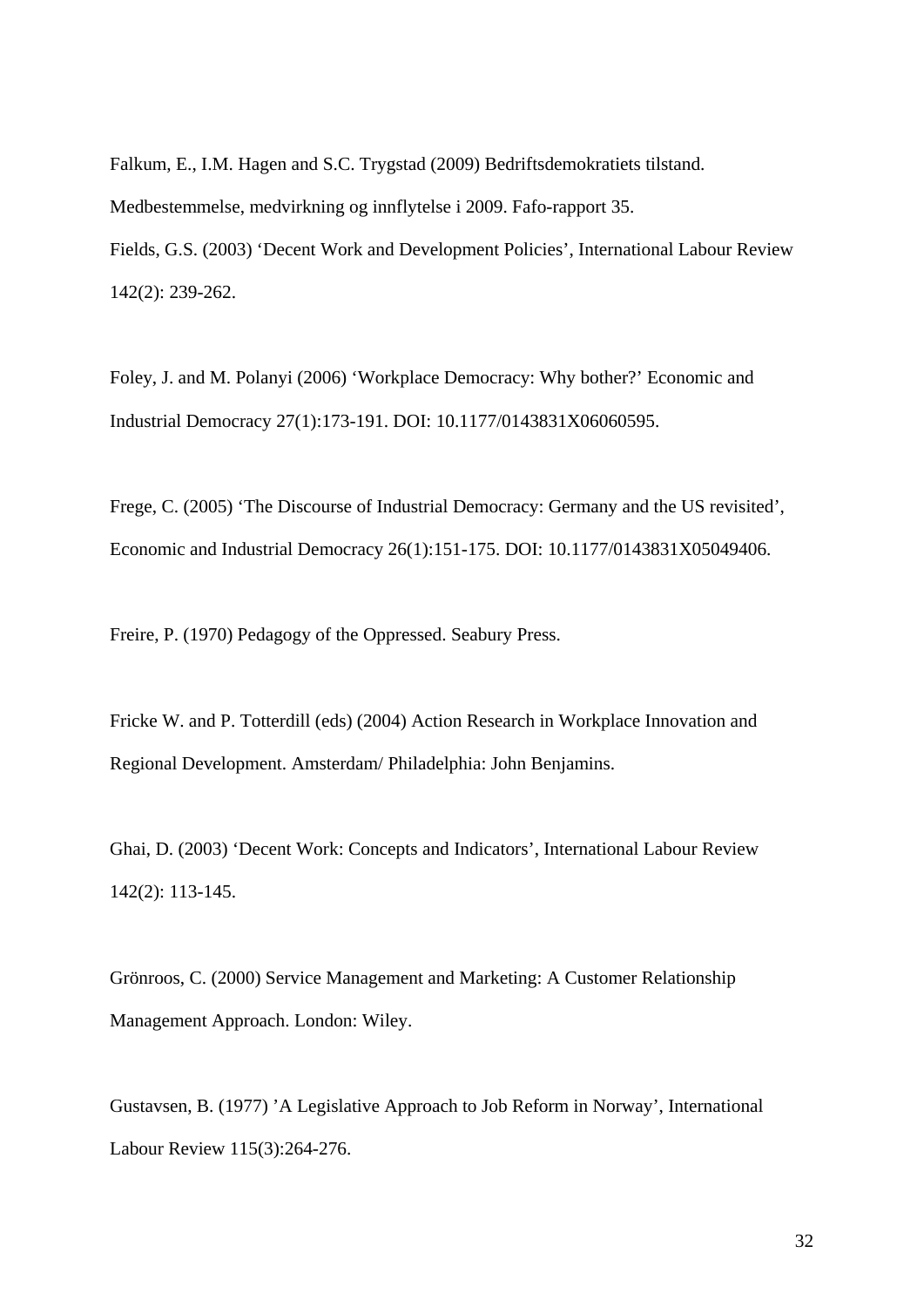Gustavsen B. (1985) 'Workplace Reform and Democratic Dialogue', Economic and Industrial Democracy 6:461-479.

Gustavsen B.(1990) Strategier for utvikling i arbeidslivet. Tano, Oslo.

Gustavsen B. (1992) Dialogue and Development: Theory of Communication, Action Research and the Restructuring of Work Life. Social Science for Social Action: Toward Organisational Renewal 1. van Gorcum, Assen.

Gustavsen, B. (2007) 'Work Organisation and the "Scandinavian model"', Economic and Industrial Democracy 28(4):650-671.

Gustavsen, B., T. Colbjørnsen and Ø. Pålshaugen (eds) (1998) Development Coalition in Working Life: The "Enterprise Development 2000"program in Norway. Dialogues on work and innovation 6. Amsterdam: John Benjamin Publishing Co.

Habermas, J. (2002 [1971]) Knowledge and Human Interests. Beacon Press.

Hilsen A-I. and B.Brøgger (2005) Evaluation of the NHO Programme in China. Oslo: the Work Research Institute. Note 5.

Hodson, R. (2003) 'Worker Participation and Teams: New Evidence from Analyzing Organizational Ethnographies', Economic and Industrial Democracy 23(4):491-528.DOI: 10.1177/0143831X02234003.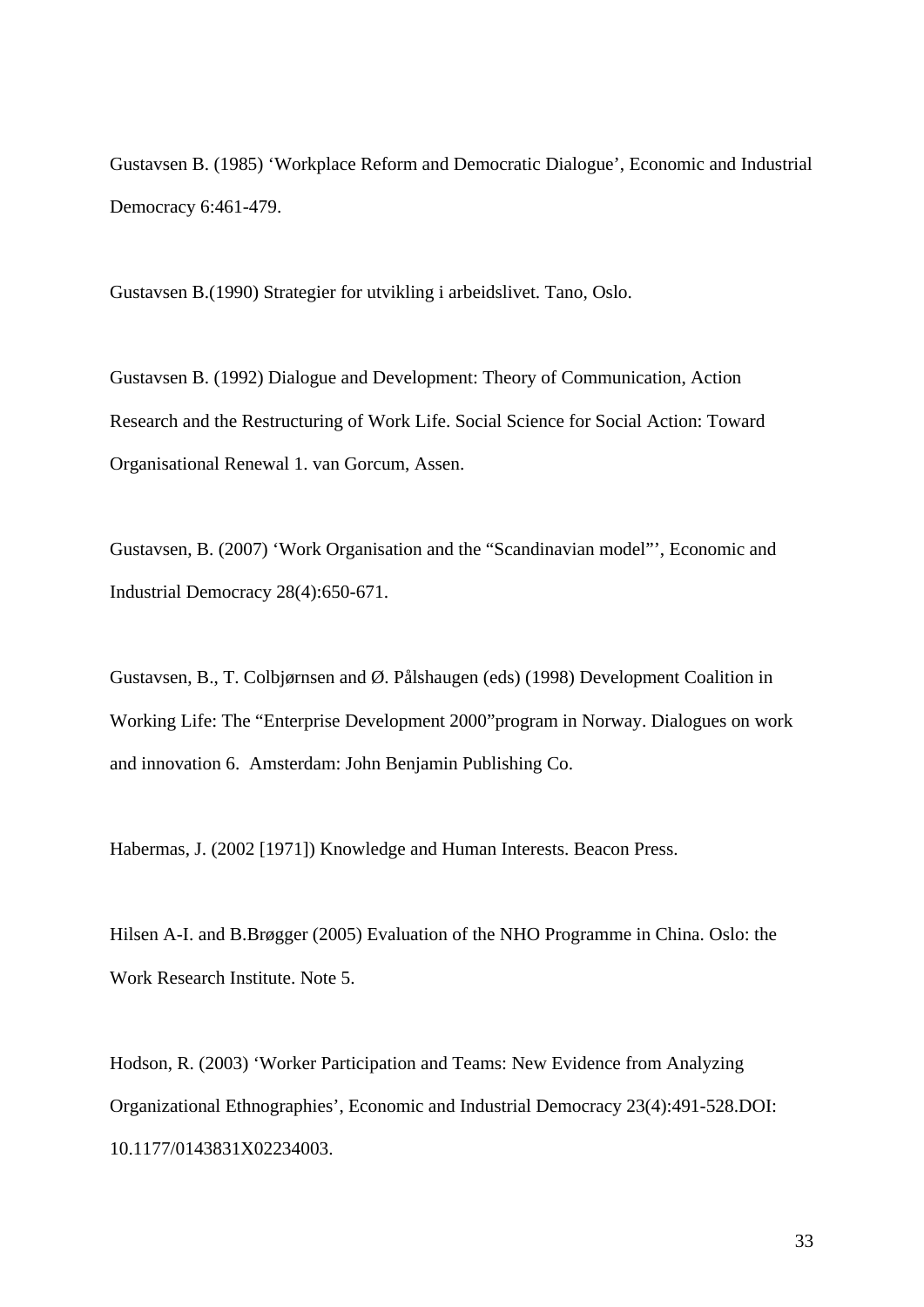Hyman, R. (1997) 'The Future of Employee Representation', British Journal of Industrial Relations 35: 309-331.

International Labor Organisation (ILO) (2007) Social Dialogue*.* www.ilo.org/public/english/dialogue/themes/sd.htm . Last updated by CCT, approved by JH, February 2007.

Ishikawa, J. (2003) Key Features of National Social Dialogue: A Social Dialogue Resource Book. Geneva: ILO.

Kaufman, B.E. (2008) 'Paradigms in Industrial Relations: Original, Modern and Versions Inbetween', British Journal of Industrial Relations 46(2):314-339.

Olberg D. and B. Jordfald. (2000) Det nye arbeidsmarkedet i varehandelen. En kartlegging av personalsammensetting, arbeidstidsordinger og organisasjonsforhold. Oslo: Fafo. Report no 327.

O'Toole, J. E.Lawler and S.Meisinger (2006) The New American Workplace. Palgrave Macmillian.

Negrelli, S. and V.Pulignano (2007) 'Change in Contemporary Italy's Social Concertation', Industrial Relations Journal 39(1): 63-77.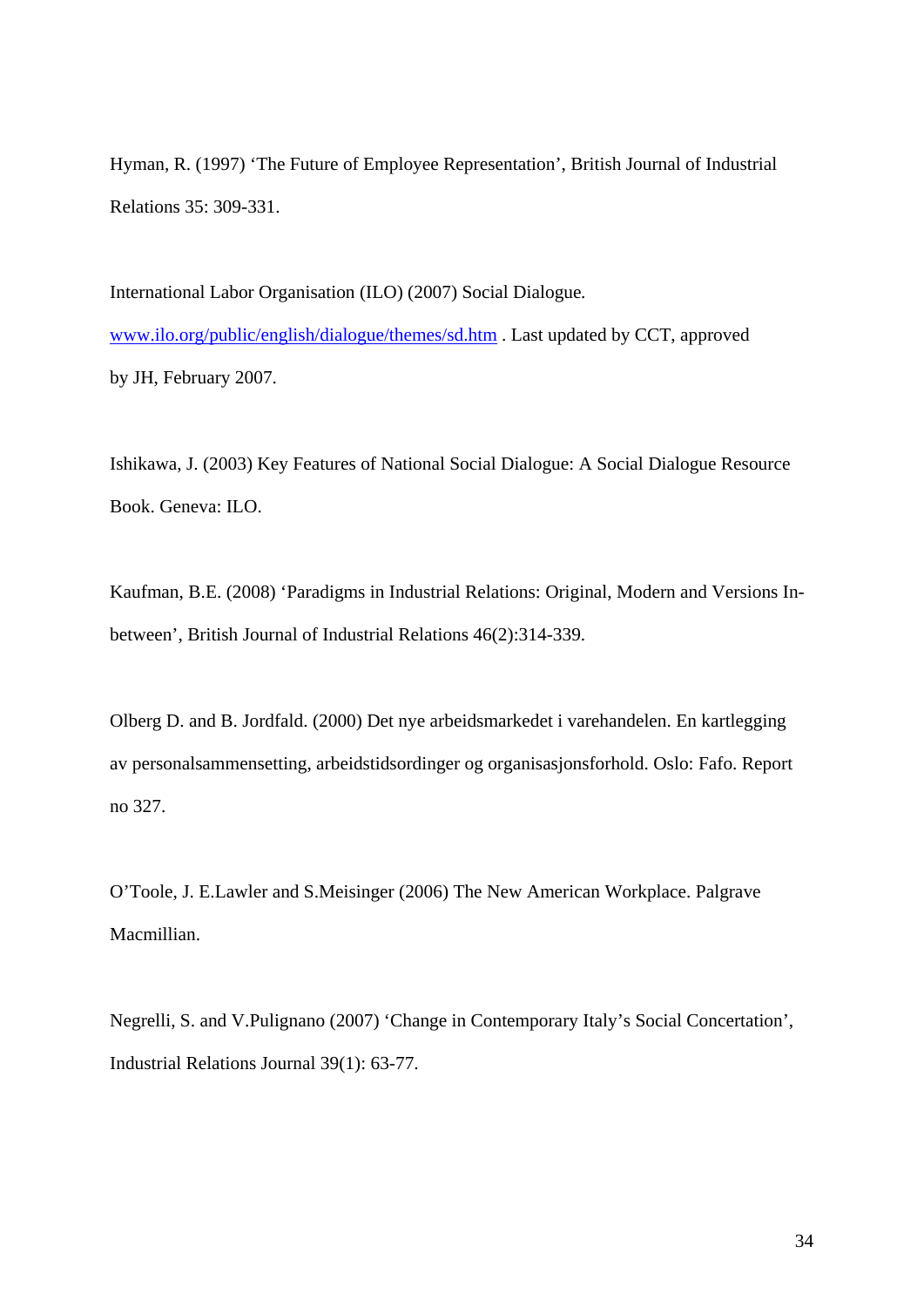Prujit, H. (2003) 'Teams between Neo-Taylorism and Anti-Taylorism', Economic and industrial democracy 24(1): 77-101. DOI: 10.1177/0143831X03241004.

Pålshaugen, Ø. (1998) The End of Organisation theory? Language as a Tool in Action Research and Organizational Development. Amsterdam: John Benjamin Publishing Corporation.

Pålshaugen, Ø. (2006) **'**Constructive Practice and Critical Theory: The Contribution of Action Research to Organisational Change and the Discourse on Organisations', International Journal of Action Research 2(3): 283-318.

Rose, M. 1978 Industrial Behaviour. Theoretical development since Taylor. London: Penguin

Rose, M. 1988. Industrial Behaviour. Research and Control. New York: Penguin

Qvale, T. U. (2002) 'A Case of Slow Learning? Recent Trends in Social Partnerships in Norway with Special Emphasis on Workplace Democracy', Concepts and transformations, 7(1): 31-55.

Regalia, I. (1996) 'How the Social Partners View Direct Participation: A Comparative Study of 15 European Countries', European Journal of Industrial Relations 2(2): 211-234. DOI: 101177/095968019622005.

Rolijordet A.(ed) (2006) Kollektiv og individ – en debattbok om mangfold og fellesskap i individenes tidsalder. Oslo: Gyldendal Akademisk.